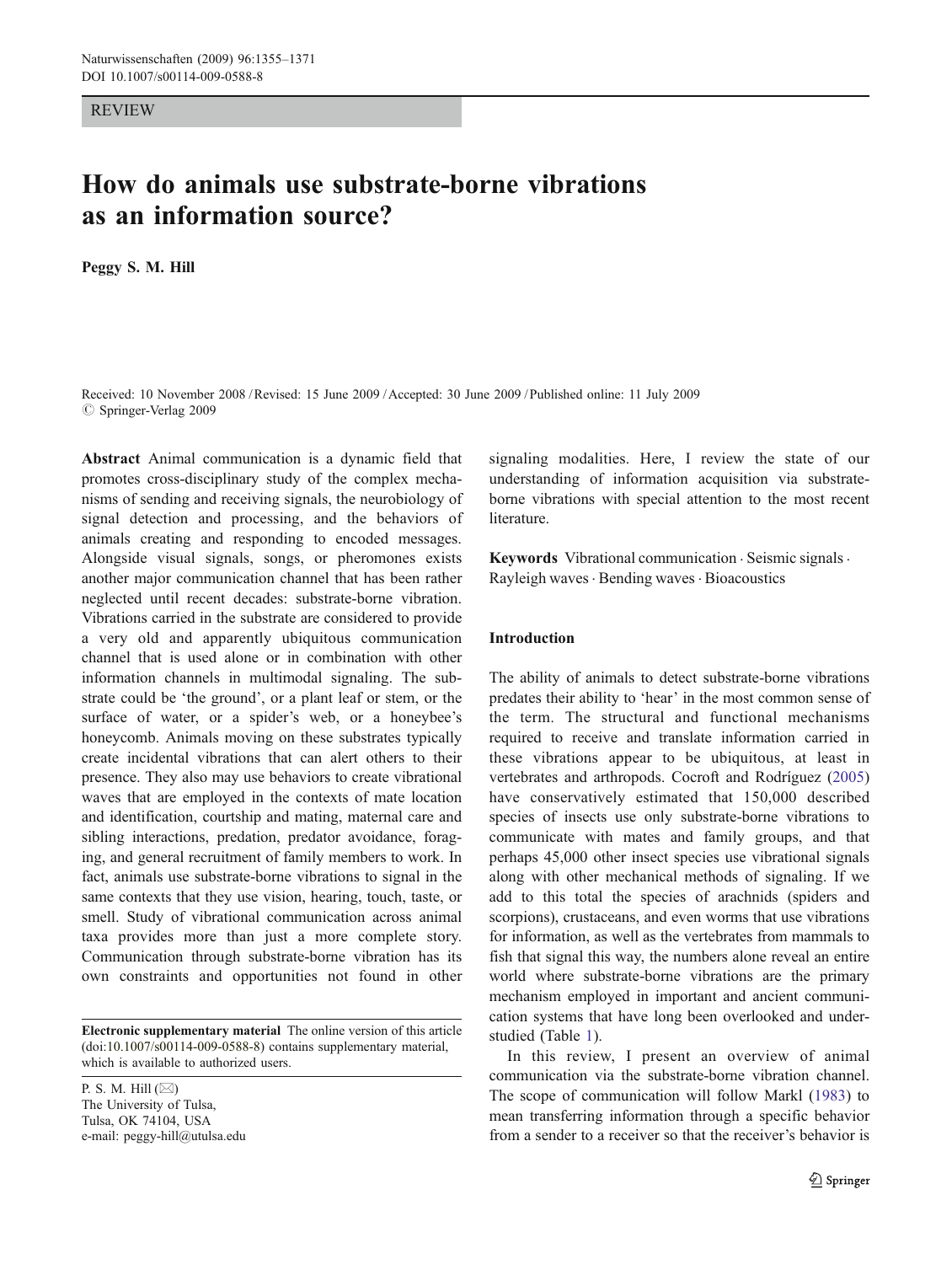| Major taxon  | Order            | Number of species |
|--------------|------------------|-------------------|
| Mammalia     | Monotremata      | $\overline{c}$    |
|              | Dasyuromorphia   | 1                 |
|              | Diprotodontia    | $\overline{c}$    |
|              | Afrosoricida     | $\overline{2}$    |
|              | Proboscidea      | $\overline{c}$    |
|              | Primates         | $\overline{2}$    |
|              | Rodentia         | 12                |
|              | Soricomorpha     | 1                 |
|              | Carnivora        | $\overline{2}$    |
|              | Artiodactyla     | 1                 |
|              | Cetacea          | 1                 |
| Aves         |                  | 1                 |
| Reptilia     | Squamata         | 12                |
| Amphibia     | Urodela          | $\overline{c}$    |
|              | Anura            | 14                |
| Osteichthyes |                  | 3                 |
| Insecta      | Plecoptera       | 11                |
|              | Megaloptera      | $\overline{c}$    |
|              | Orthoptera       | 27                |
|              | <b>Blattodea</b> | $\overline{2}$    |
|              | Isoptera         | 7                 |
|              | Hemiptera (all)  | 70                |
|              | Neuroptera       | 16                |
|              | Coleoptera       | 24                |
|              | Mecoptera        | 3                 |
|              | Diptera          | 8                 |
|              | Hymenoptera      | 38                |
|              | Lepidoptera      | 10                |
| Arachnida    | Scorpiones       | 1                 |
|              | Acariformes      | 1                 |
|              | Araneae          | 32                |
| Crustacea    |                  | 11                |
| Nematoda     |                  | 3                 |

<span id="page-1-0"></span>Table 1 Species that use substrate-borne vibrations as an information source, reported in Hill [\(2008](#page-15-0))

modified in a predictable way that has adaptive value for the sender or receiver, or both. This definition actually allows consideration of substrate-borne waveforms that are produced inadvertently by either a predator or its prey, but which elicit behaviors from the other species that promote its fitness. Although selection pressures in predator–prey interactions are different from those that promote adaptive signaling for intraspecific communication, the same vibration detection mechanism can be used in more than one signaling context. Since a book length general review is recently available (Hill [2008](#page-15-0)), a focus of this paper is current literature on animals that signal through the ground or bodies of plants, rather than an extensive coverage of

research on all taxa and all substrates. The question posed in the title asks, "How do animals use substrate-borne vibrations as an information source?" The short answer is that animals use information gathered from substrate-borne vibrations in the same contexts as they use information gathered from vision, hearing, taste, smell and touch; that most vertebrates and arthropods have the physical capability to detect such information; and that when we look for examples of animals gathering information via this modality, we tend to find it exists.

## Sending and receiving information

Vibrations traveling through the atmosphere, water, or the substrate represent particle motion in a fluid or elastic body (Fig. [1](#page-2-0)). Particle motion defines the vibration, rather than vibration being defined by the medium through which it is propagated (see Hill [2008\)](#page-15-0). Markl ([1983\)](#page-15-0) reviewed the physical properties of vibration events and classified them as contact vibrations, near-field medium motions, or boundary vibrations. Boundary vibrations are so named because they occur at the interface (boundary) between two media (solid/air, water/air, solid/water, etc.). An event that excites vibrations in a substrate may generate multiple types of boundary waves: pure longitudinal (compressional), quasi-longitudinal, transverse, torsional, or bending waves. Each of these is distinguished by the speed and direction of energy propagation, as well as attenuation properties (Markl [1983](#page-15-0)). Those of us with interests in vibrational communication tend to use 'vibration' to refer to substrate-borne boundary waves, whether the substrate is a plant stem or leaf, the surface of a body of water, a spider's web, a honeycomb, or any of the myriad types of soil substrates, or soils in combination with plant debris (Hill [2008](#page-15-0)). However, we understand that vibrations pass from one medium to another at the boundary between any pair of fluids or a fluid and an elastic body in a way that adds complexity to the system, while making its study perhaps more interesting. Our documented cases of vibrational communication are almost exclusively restricted to Rayleigh waves or bending waves (Hill [2008](#page-15-0)). However, scorpions determine distance to prey using information in compressional (P) waves (Brownell [1984](#page-13-0)) and fiddler crab drumming produces Love waves, which are transverse boundary waves (Aicher and Tautz [1990](#page-13-0)).

The 'silent' substrate-borne vibration channel provides a rich and varied signaling environment that may also be cluttered with noise (Lewis and Narins [1985](#page-15-0)). Substrateborne vibration communication presents opportunities and poses challenges not encountered in better-known signaling modalities. For example, inadvertent vibrations are often characteristic of the animals producing them and are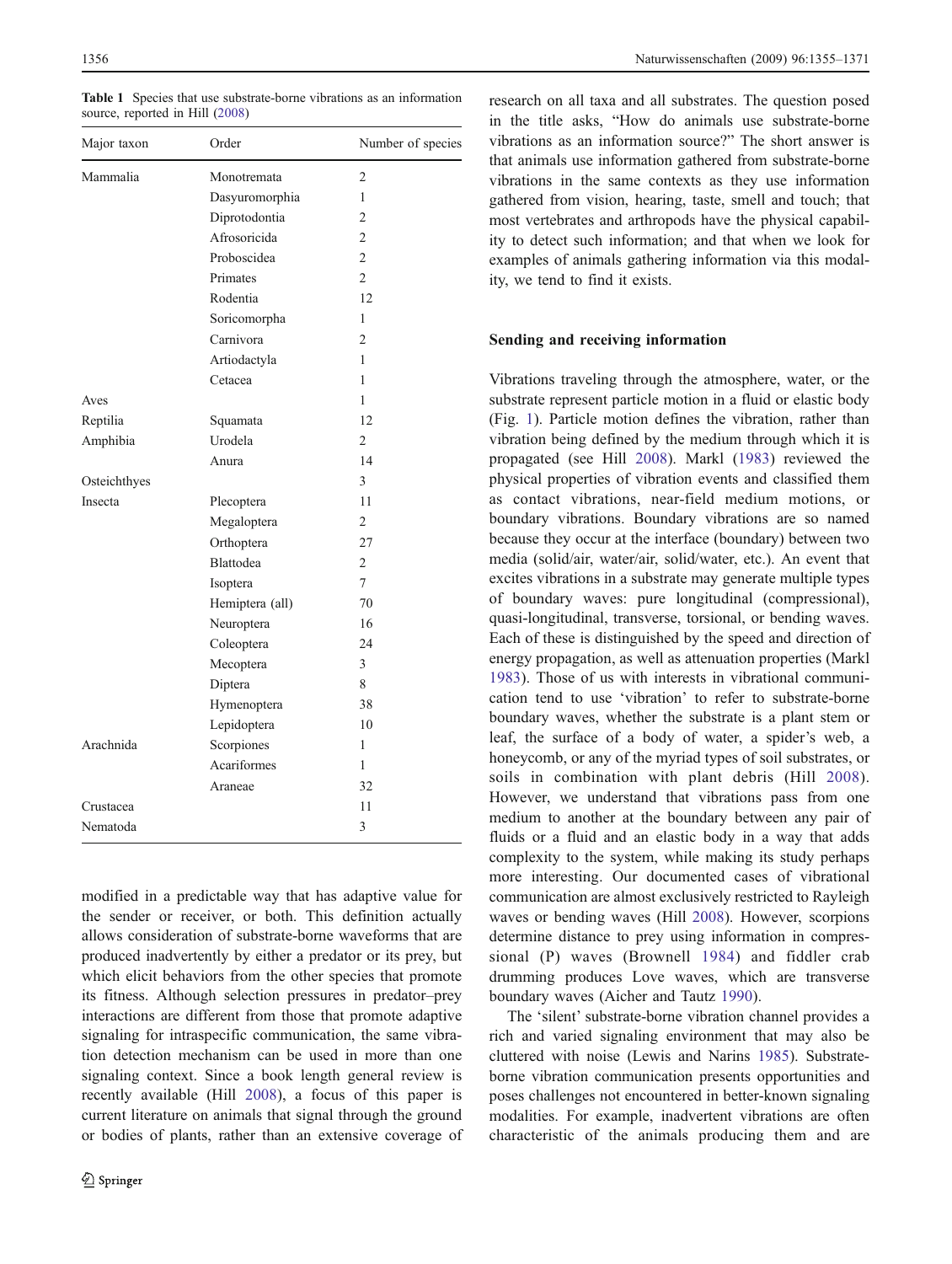<span id="page-2-0"></span>

Fig. 1 Waves in elastic solids are characterized by their motion relative to the direction of energy propagation, attenuation, and speed of propagation: (1) pure longitudinal, or compressional, or P-waves; (2) transverse, or shear, or S-waves; (3) Rayleigh waves (boundary waves produced by a combination of longitudinal and transverse waves); and (4) Love waves (transverse surface waves). Reprinted with kind permission of Springer Science and Business Media and The Journal of Comparative Physiology from Aicher and Tautz [\(1990](#page-13-0), p. 346)

difficult to avoid as individuals go about their daily lives. These vibrations can provide cues to conspecifics and others of identity, specific actions being performed as the vibrations are created, or even life stage of the individual. Moving and feeding actions produce different waveforms. Larval vibrations can be distinguished from pupal ones (e.g., see Meyhöfer et al. [1994](#page-15-0)) or adults from juveniles. Even though some species are able to conceal or mask their movements (e.g., see Tarsitano et al. [2000\)](#page-16-0), substrate-borne vibrations are typically more difficult to avoid producing than airborne vibrations (sounds). The wandering spider Cupiennius salei is able to discriminate vibrations created by rain, wind, prey, and potential mates, even though the rare creeping grasshopper may escape predation if the vibrations it produces are enough like those of wind (Barth et al. [1988](#page-13-0)).

Benefits and costs to the signaler are more obvious once the system is examined. For social signaling, daylight and line-of-sight are not required for vibrational communication as they are for visual signaling. Likewise, flightless individuals may spend less time locating a potential mate by following the most direct route defined by substrateborne vibrations, rather than by following sound or chemicals deposited on the path. For the male tok-tok beetle Psammodes striatus, drumming an alternating sexual advertisement signal and then searching for a responding female is ten times more energy efficient as a mate location strategy than searching an equivalent area with no vibration cues (Lighton [1987\)](#page-15-0).

An understanding of the ubiquitous nature of vibrations in the natural world, and even that animals might be able to detect such particle motion, does not obviously support the conclusion that animals communicate via the vibration channel. A communication system requires an individual action to encode information, whether incidental or intentional, which is then propagated through a medium to another individual. The second individual's receivers detect and decode the information, and the receiving animal ultimately acts based on the message received. Confirmation of this pathway is required to establish that a communication system exists.

Up through the 1970s, the conventional wisdom held that substrate-borne vibrations could not serve as signals among animals, especially the very small, except as a generalized alerting mechanism that something had happened nearby (Schwartzkopff [1974\)](#page-16-0). It was generally thought that natural solids were neither uniform nor elastic, the wavelengths were too large to be detected, and conduction velocities were too great. Then, Brownell and Farley (Brownell [1977](#page-13-0); Brownell and Farley [1979a,](#page-13-0) [b](#page-14-0), [c](#page-14-0)) provided empirical evidence supporting arguments that scorpions hunting on sand actually extract information on distance and direction of prey from vibrations produced by activities of the prey. They found that sand, rather than damping low-frequency vibrations or scattering highfrequency ones, was a good conductor of both compressional (P) and Rayleigh waves, and that waves actually travel more slowly in sand than theory had predicted. Thus, scorpions, at least, could detect and act on information encoded in substrate-borne vibrations created by their prey. When Ehrenberg's mole-rat Spalax ehrenbergi was observed banging its flat head against its underground tunnel walls, the action could have been interpreted as part of the blind animal's tunnel building behavior. Yet, when individuals responded in a repeatable way to playback stimuli that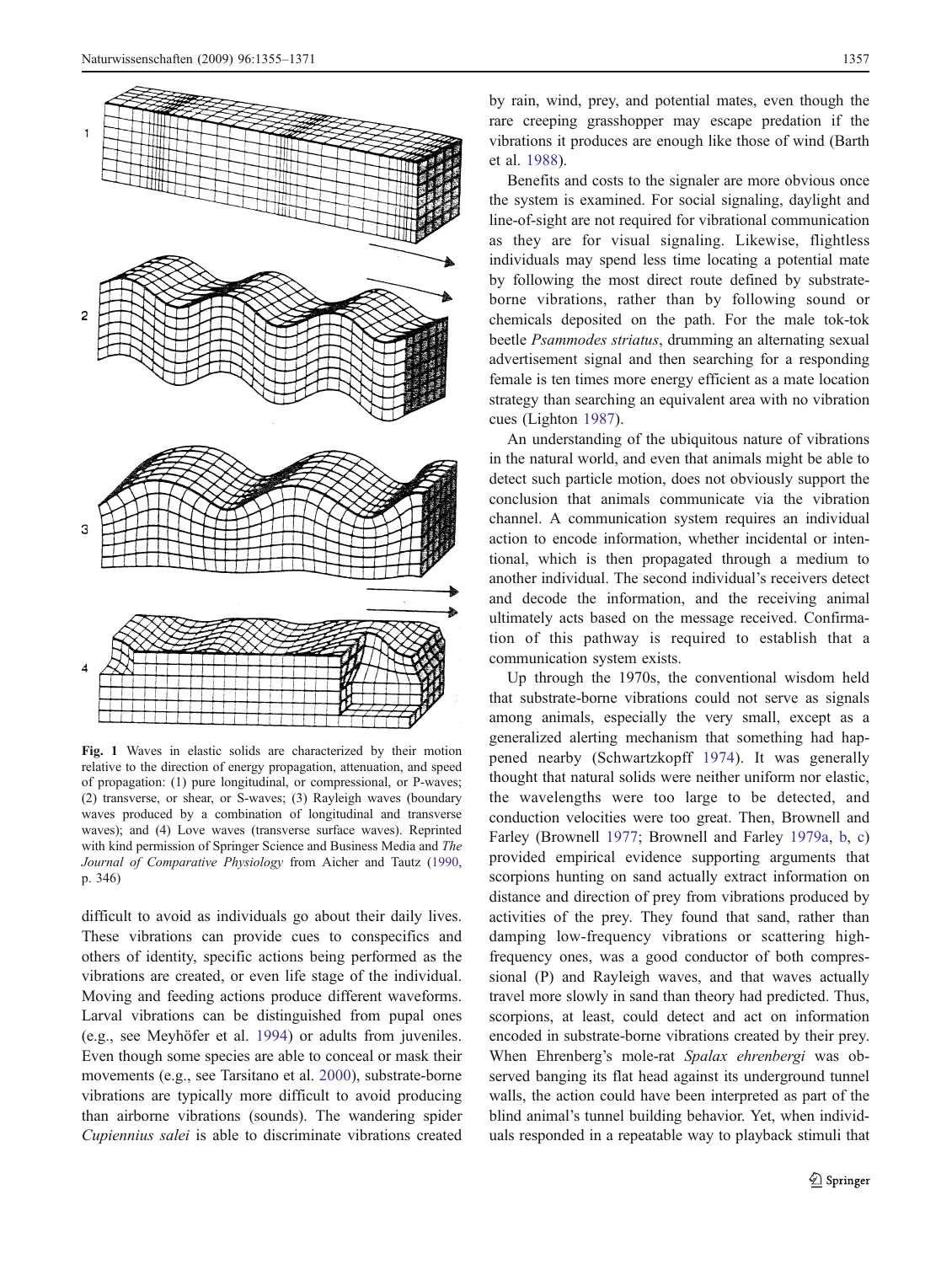simulated the head banging of neighbors (Heth et al. [1987\)](#page-15-0) and when individuals responded to these simulations in artificial tunnels as well as in a natural setting (Rado et al. [1987\)](#page-16-0), vibrational communication in a terrestrial mammal was confirmed for the first time.

# Sending signals

Mechanisms animals use to send information via vibrations are as variable as animal life itself. For example, very large mammals produce vibrations in the substrate as they vocalize (O'Connell-Rodwell et al. [2001](#page-15-0)). Some reptiles initiate substrate-borne vibrations as they vibrate their bodies on a leaf (Barnett et al. [1999\)](#page-13-0) or the soil (Young [2003\)](#page-16-0). Neither vocalization nor body vibration has been extensively studied as vibrational signal mechanisms in vertebrate animals, perhaps because the airborne or visual aspects of the behavior are a more obvious component. However, drumming (percussive) behavior is common in vertebrates and much better documented as a sending mechanism in vibrational communication. Individuals bang heads, rap trunks or tails, stamp or drum with front feet or hind feet or teeth, thump a gular pouch, and basically employ available appendages to create vibrations on the substrates where they live (Hill [2008\)](#page-15-0). Signaling in mammals by drumming some body part against the substrate is known from at least 32 species in 11 families. The contexts in which this drumming is initiated include predator defense, territory maintenance and individual spacing, male–male competition, reproductive behavior, and alarm calling. We do not know in each case, however, whether substrate-borne vibrations encode the signal, or whether the sound alone or sound plus visual stimuli provide the essential stimulus of the signal (Randall [1993,](#page-16-0) [1994,](#page-16-0) [2001\)](#page-16-0).

Invertebrate sending mechanisms are really only known from arthropods, where the hard exoskeleton provides opportunities not available to vertebrate animals (see Hill [2008\)](#page-15-0). Individuals do drum with one or more appendages (i.e., legs, chelae, pedipalps, mandibles, antennae, and wings), the head, or abdomen. They also send a variety of substrate-borne signals by body vibrations, or tremulations, which have been described across taxa with a number of names (i.e., bobbing, rocking, female abdominal vibration, dorsoventral abdominal movement, opisthosomal vibration, vibration dance, and flight muscle contraction with or without accompanying wing flicks). Arthropods also stridulate as they rub one body part against another, most often with some sort of morphological modifications to serve as a file and scraper (i.e., leg–leg, leg–body, leg–head, wing–wing, wing–body, adjacent surfaces between body segments or legs, and proboscis–body). Cicadas and their relatives, as well as a few other bugs in the Hemiptera, and

some tiger moths (see Claridge [1985\)](#page-14-0) produce vibrations by buckling tymbals. Tymbals are usually thin membranes in the exoskeleton of the dorsal or dorsolateral first abdominal segment that overlay resonant air sacs. While cicadas are known for their loud airborne calls, most of the other species with tymbals have long been considered 'silent'. Recent work by Hoch and others, however, has provided evidence that tymbal vibration, drumming, and stridulation had already evolved by 230 million years ago in insects (Hoch et al. [2006](#page-15-0)).

Some generalizations can be drawn from our current understanding of the mechanisms used to create vibrations. Drumming produces broadband, noisy signals that may also have an airborne component. Information on identity and quality of the sender can be contained in temporal characteristics such as drumming rate, duration, and pattern of elements, as well as amplitude (intensity) of the signal. Stridulation also produces airborne and substrate-borne vibration components simultaneously. However, details of the file and scraper morphology may allow information to be encoded by variation in frequency of the signal components, as well as in their temporal patterns. Tremulations tend to produce low-frequency vibration signals in a narrow range that varies with the morphology of the sender, as well as with the body motions that create the signals. Signals produced by tymbal buckling are tuned by the underlying abdominal air sacs. This allows for production of broad frequency signals in some species, while others produce more pure tones at the tymbal's natural frequency (see Hill [2008](#page-15-0)).

# Receiving signals

A signal is received by a message 'decoder' that allows both detection and analysis at the central nervous system level. The detection process involves a receptor that serves as both a filter and a transducer to convert information from energy carried by vibrations through the substrate into action potentials in the animal's nervous system (see Hill [2008\)](#page-15-0). Animals that communicate via substrate-borne vibrations typically employ receivers that detect particle motion perpendicular to the direction of propagation and often involve a form of inertial motion sensor (see Lewis [1984](#page-15-0)). Skin vibration detectors in vertebrates, of course, are essentially displacement sensors. However, the mass (inertia) of the body helps them to operate by providing something for the substrate to push.

In vertebrate animals (McIntyre [1980](#page-15-0)), these may be distributed somatosensory receivers (Pacinian corpuscles in placental mammals: Calne and Pallis [1966](#page-14-0); similar lamellated corpuscles in marsupials: Gregory et al. [1986](#page-14-0); Herbst corpuscles in birds: Dorward and McIntyre [1971](#page-14-0); and a variety of encapsulated or naked nerve endings in other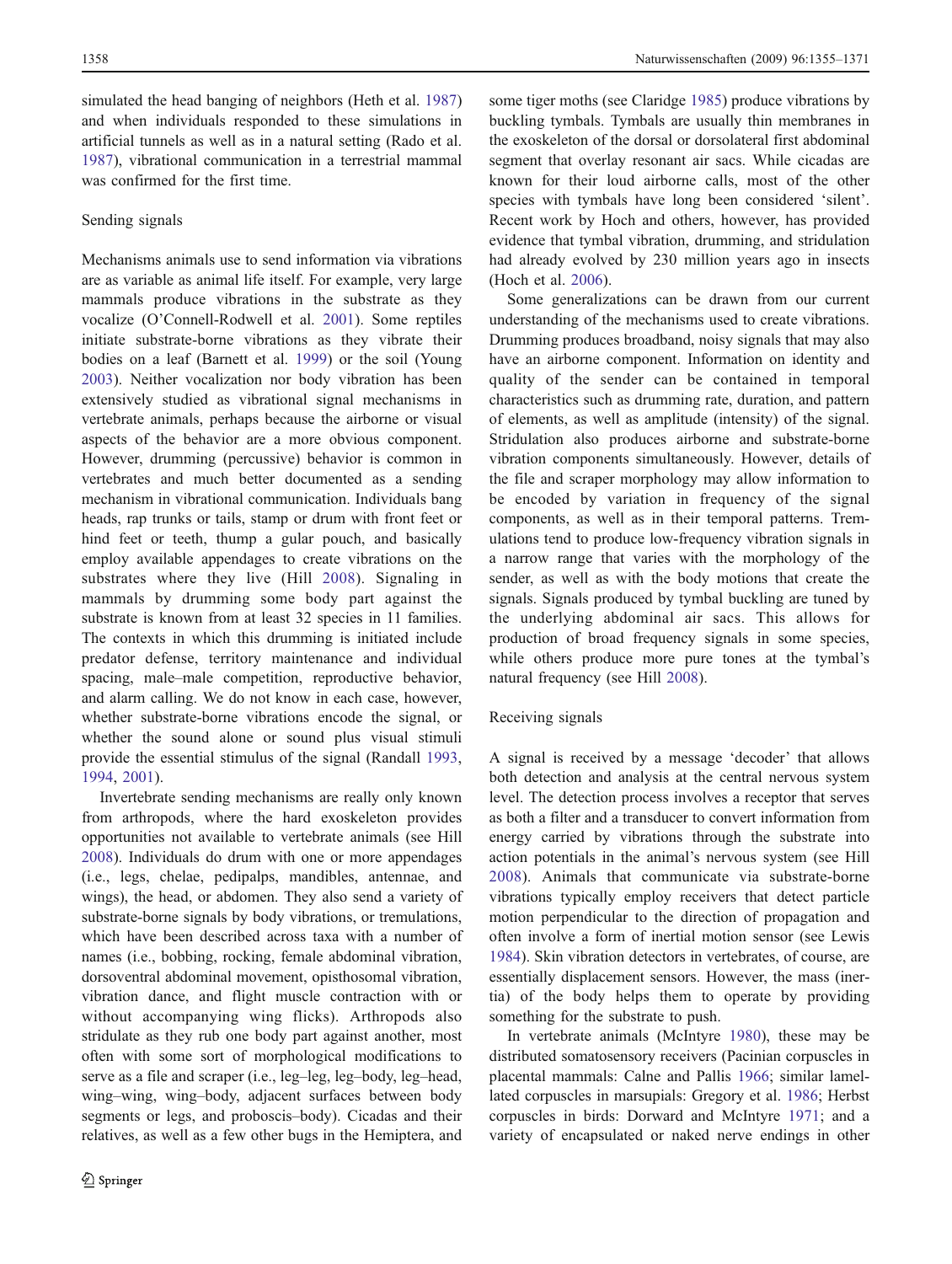taxa: Proske [1969a,](#page-16-0) [b](#page-16-0)). Such receivers detect vibrational events in the skin and joints, from which they are typically carried as action potentials to and through spinal nerves to the spinal cord and then the brain. While vibrations under the head of snakes, for example, could generate action potentials carried through cranial nerves, the somatosensory receivers in the head appear to be activated only at very high stimulus amplitudes (Hartline [1971\)](#page-14-0). Alternatively, receivers may be centralized in the cochlea of the inner ear. Vibrations are carried from the substrate to the cochlea through the body (bones, fluids, cartilage, etc.) in an 'extratympanic' pathway that bypasses the eardrum, and sometimes, even the middle ear. Vibrations then project to the brain along with information from airborne sound received via the eardrum. Very little work has been focused on centralized processing of vibrational signals in vertebrates, but we do know the story is more complicated than simply that somatic receivers project to the primary somatosensory cortex of the cerebrum while boneconducted information is carried via the VIIIth cranial nerve to the auditory cortex (see Hill [2008](#page-15-0)).

Levänen et al. [\(1998](#page-15-0)) reported that a congenitally deaf human subject could discriminate frequency differences between two vibrotactile stimuli delivered to the left hand. In addition to the typical activation of the right primary somatosensory cortex of the cerebrum, the auditory cortex on either side of the brain was activated in this individual much as would be expected in a hearing subject exposed to audible tones of different frequencies. In humans (Foxe et al. [2002\)](#page-14-0) and macaque monkeys (Schroeder et al. [2001](#page-16-0)), both auditory and somatosensory information received as vibrational events project to a multisensory subregion of the auditory cortex. In snakes, Hartline [\(1971](#page-14-0)) found that projections from bone (ground to mandible to quadrate to columella) to the VIIIth cranial nerve pathway led to a region of the midbrain totally contained within the area to which information from the somatic receivers was projected. The empirical results from even these few cases are cause for us to reconsider our previous segregation of communication channels into sound and vibration.

Specialized skeletal features in some vertebrates allow efficient conduction of vibrations from the soil to the inner ear, while perhaps limiting simultaneous 'hearing' of airborne events (Hill [2008\)](#page-15-0): the opercularis system in amphibians (Hetherington [1988;](#page-15-0) Jaslow et al. [1988](#page-15-0)), a pseudofossa just posterior to the temporomandibular (T-M) joint in blind mole-rats (Rado et al. [1989](#page-16-0), [1998](#page-16-0)), and massive ear ossicles in elephants (Reuter et al. [1998\)](#page-16-0) and golden moles (Mason [2001;](#page-15-0) [2003;](#page-15-0) Mason and Narins [2002\)](#page-15-0). The Cape golden mole, however, has a middle ear morphology that appears to allow detection of both airborne and substrate-borne signals (Willi et al. [2006](#page-16-0)). Blanco and Rinderknecht ([2008\)](#page-13-0) examined the ear ossicles of two

extinct ground sloth species, adults of which had estimated body masses of 1,500 and 4,100 kg, respectively, to study their potential hearing sensitivity. Their results suggest that ground sloth ossicles (>500 mg) are among the largest found in terrestrial animals, extant or extinct, and that the size approaches that of elephants. These species appear to have a morphology that would support their being able to detect substrate-borne vibrations, but more study is required before any position on a potential communication pathway can be taken. Unresolved theoretical issues continue to drive research efforts to better understand the mechanisms and importance of the extratympanic pathway to vibration reception.

Another area of promising research is the apparent 'acoustic fat' in elephant feet that may promote better coupling with the substrate while receiving substrate-borne vibrations. The weight-bearing foot increases in circumference up to 10% in the region just above the toenails as this fatty cushion is compressed. Individuals lean forward, increasing the weight on their front feet in such a way that the ears are in direct alignment with the feet and legs. This appears to occur when substrate-borne stimuli are greatest, such as just before the arrival of a new group to the water hole (O'Connell-Rodwell et al. [2001\)](#page-15-0). Furthermore, the Indian elephant has large clusters of Pacinian corpuscles in the dermis of the feet, especially on the forward side of the front feet and posterior part of the hindfeet (Bouley et al. [2007](#page-13-0)). Confirmation of a role for acoustic fat in vibrational communication by terrestrial vertebrates and its presence in animals other than the elephant awaits further research.

Invertebrate receivers of a variety of types have been well described in previous reviews (i.e., Barth [1982;](#page-13-0) Hutchings and Lewis [1983;](#page-15-0) Kalmring [1985](#page-15-0); Popper et al. [2001](#page-16-0); Devetak et al. [2004\)](#page-14-0). These receivers may or may not reflect homology within and among taxa. The subgenual organ found inside the legs of insects takes on many forms, as do the slit sense organs in the exoskeletons of arachnids. For example, the wandering spider C. salei has a pair of single slits, which is sensitive to substrate-borne vibration, on either side of the tarsus of each leg, just behind the claw. However, this spider has as many as 3,300 slits in its exoskeleton, including one reported to be sensitive to farfield sound (Barth [1982\)](#page-13-0). The basitarsal compound slit sensilla (BCSS) are the primary substrate-borne vibration receivers in scorpions, and the metatarsal lyriform slit organs in spiders are homologous to the BCSS (Brownell and Farley [1979a\)](#page-13-0). However, other types of sensory adaptations allow invertebrate animals to gather vibrational cues, including a variety of hairlike projections, chordotonal organs (of which subgenual, Barth's and Johnston's organs are specialized types), the mid-coxal protuberance (a putative vibration receiver in flies: Kanmiya [2006](#page-15-0)), and slit sense organs not organized as a BCSS or lyriform organ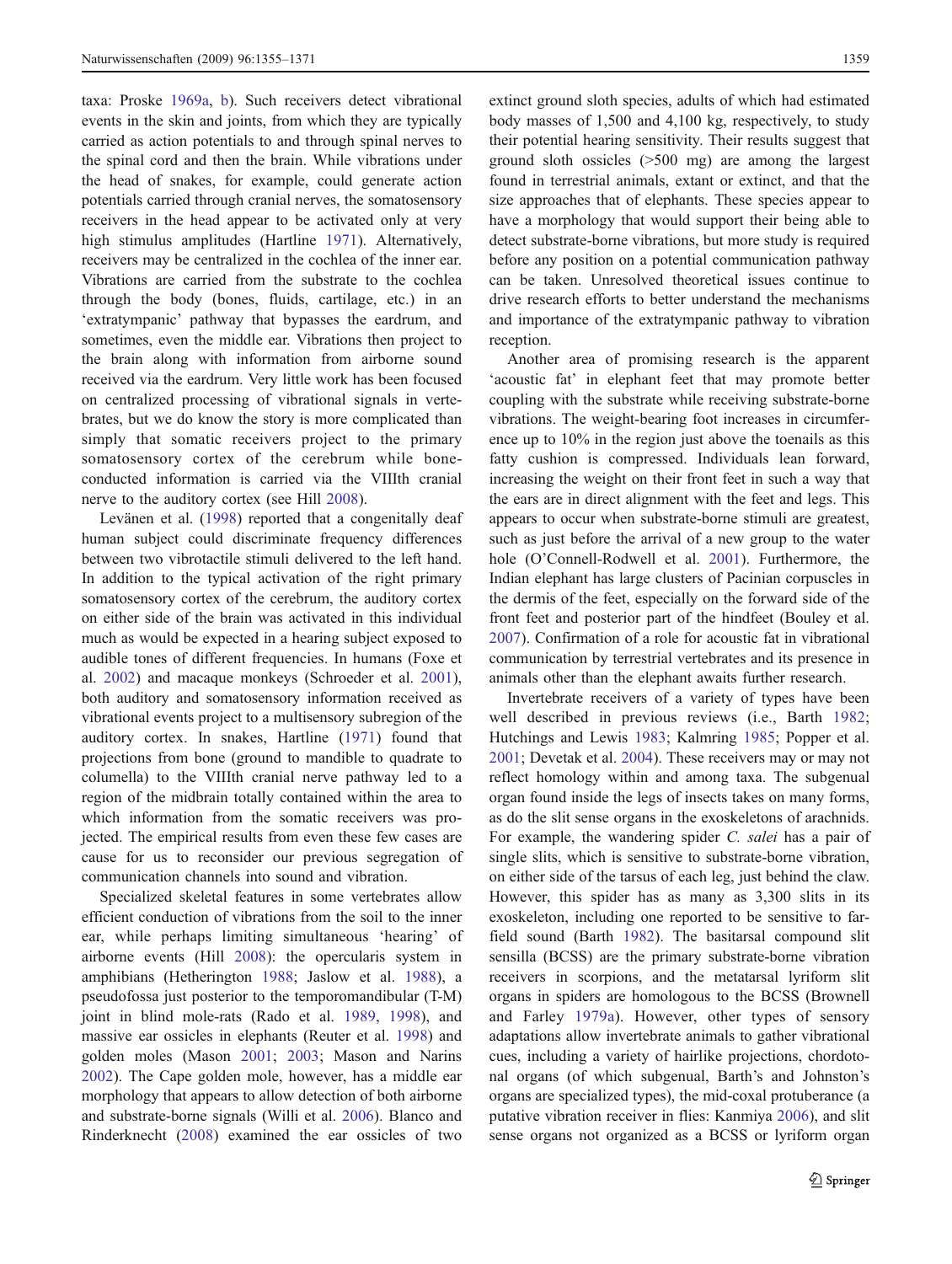(Hill [2008](#page-15-0)). In many cases, these vibration receivers have long been recognized as specialized features for detecting substrate-borne vibration, but an investigation into any roles they might play in an adaptive context has not always followed.

# Importance of properties of the substrate

Animals generate a large number of potential signals through substrate-borne vibrations created, intentionally or not, as they move (Hill [2008](#page-15-0)). Signals that are produced by percussive events, or drumming some body part against the substrate, are broadband and ubiquitous among many animal groups that communicate via substrate-borne vibration. The signals are not matched to any microhabitat, and thus will propagate through a variety of substrate types, regardless of composition. However, the characteristics of the substrate do serve as a filter, and frequencies attenuate differentially across substrate types, including with distance (Hebets et al. [2008](#page-14-0)). The wolf spider Schizocosa retrorsa can court via drumming on leaf litter, where the species is not typically found; however, greatest mating frequency is on the natural substrate of pine litter or clay. Female receptivity, measured as copulation frequency, is linked to the natural substrate for the species and may provide evidence that receiver behavior is adapted to the habitat, irrespective of efficiency of propagation of the sender's signal (Hebets et al. [2008\)](#page-14-0). These findings support and extend earlier work (Elias et al. [2004\)](#page-14-0) that found the jumping spider Habronattus dossenus could court on the sand, rock, or leaf litter substrates that it would encounter on a daily basis; however, most successful courtship was on a leaf, which was also the most favorable substrate in terms of signal transmission. Substrate characteristics thus may influence evolution of signaling via drumming events, whether selection is on sender or receiver behavior (Hebets et al. [2008](#page-14-0)).

Some plant-dwelling insects are restricted to a single host plant, while others are found living and communicating on a variety of plant species. A continuing and fruitful line of research is concerned with the interaction of animal and plant, including selection on signal properties linked to variation in physical properties of the plant tissue. Michelsen et al. ([1982\)](#page-15-0) set the standard for thinking about signals propagated through plants by studying communication of non-cicada Hemiptera (planthoppers and leafhoppers) and cydnid bugs along with physical properties of a variety of plant material. They found that wild and domesticated herbaceous plants, as well as fresh and dry tree leaves, all filtered plant-borne vibrations in similar ways. Further, vibrations could be propagated over distances of 1–2 m in green plant stems with similar signal velocities and little loss of energy with distance at the dominant frequency.

The green stinkbug *Nezara viridula* is a crop pest that has been able to disperse throughout much of the world in the last 100 years, in part because of its ability to feed and reproduce on a number of host plants. Even though the propagation of its rather pure-tone signals through green bean is significantly more efficient than through soybean or pea plants, N. viridula is able to use these three legumes and others as hosts (Virant-Doberlet and Čokl [2004](#page-16-0)). The harlequin stinkbug Murgantia histrionica also lives on a variety of host plants, but individuals produce signals with broader band spectra and utilize these signals only at close range (Čokl et al. [2004](#page-14-0)). A comparison of communication in these two species led Čokl et al. [\(2007](#page-14-0)) to the conclusion that low-frequency signals with narrow frequency peaks are attenuated less than the higher components of broader band signals and are thus well suited for transmission through green plant tissues, which act as low pass filters.

The treehopper Umbonia crassicornis also produces a rather pure-tone call and lives and signals from a variety of host plants. Even though signals recorded from host and non-host plants showed differences in spectral and temporal characteristics of the call with distance, the effects were small, and individual singers could be recognized (Cocroft et al. [2006](#page-14-0)).

Bell ([1980\)](#page-13-0) found differences in transmission curves of vibrational waves in Canadian plants used as perches by tree crickets in the genus Oecanthus when he compared them with plants in the same habitats not used as perches. However, Henry and Wells ([2004\)](#page-14-0) found that songs of one species of green lacewing in the *Chrysoperla carnea* group, which is associated primarily with conifers, and one that sings from grass plants propagated equally well in either substrate with no changes in the frequency spectrum of either. They concluded that natural selection appeared to play no role in selection for a match between song and substrate in this rapidly diverging group. Yet, these conclusions were not supported as a general model for characterizing potential selection by plant tissue on substrate-borne signals when the animal species were strict host specialists.

McNett and Cocroft [\(2008](#page-15-0)) tested hypotheses on signal divergence in the *Enchenopa binotata* complex of treehoppers that signal with a rather pure tone, each species linked to a different host plant. Signal frequency is critical for mate recognition in members of this complex where males duet with, and search for, sedentary females (Hunt [1994\)](#page-15-0). Females from *Viburnum* that were presented with signals from males of their own and five other species in the complex responded only to their own males and to the black walnut males, which are distantly related and thought to be basal in the clade. No females responded to the signals of the more closely related bittersweet and black locust males (Rodríguez et al. [2004\)](#page-16-0) which, under natural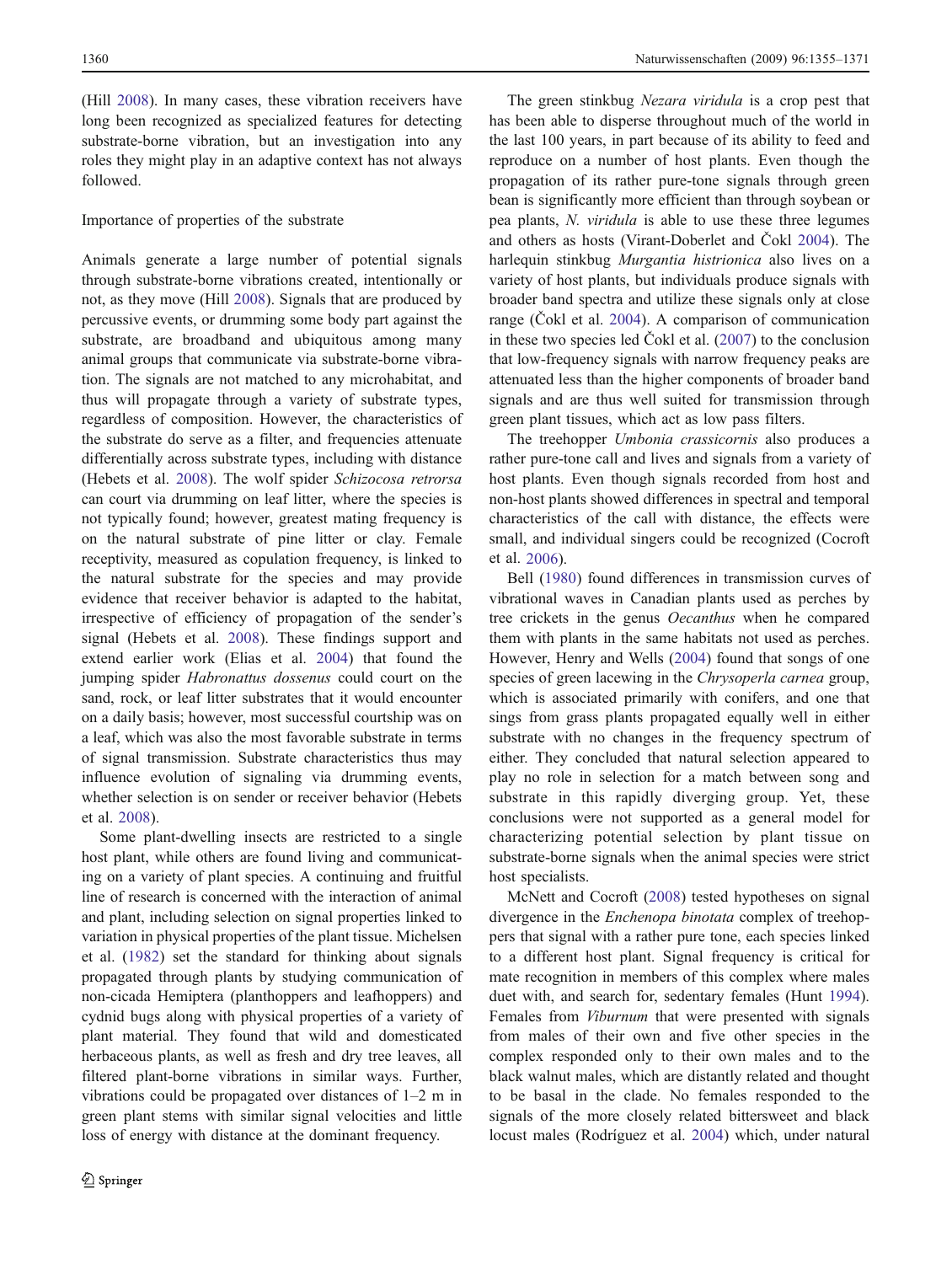conditions, would then cease to search for the female. McNett and Cocroft [\(2008](#page-15-0)) determined that species found on redbud and wafer ash each use a signal frequency that transmits with the least attenuation through their own host plant, which suggests that shifts in the host plant can impose natural selection on the mating signals of these host-specialist species. Patterns are thus still emerging as research continues on specialist and generalist species, as well as those calling with relatively pure tones versus those producing broader frequency calls.

Another finding from Michelsen et al. ([1982\)](#page-15-0) was that vibrations travel through plant stems as bending waves, which they suggested might provide cues to a receiving animal that could be used in estimating distance to the sender. Dispersive bending waves are defined by different frequencies within a signal traveling at different velocities. Songs with different functions analyzed from their 'small cicadas' and cydnid bugs all contained energy in broad frequency bands that would thus propagate through the stems at a different velocity per frequency.

# Multimodal signaling

When the animal's signals are multimodal, the story becomes even more complicated. Recent work with jumping spiders pushes us to reconsider interpretations of known bodies of work, even as we strive to continue bringing unstudied systems into the story. Jumping spiders typically have image forming principal eyes, which provide resolution at an unusually high level for the taxon, and color perception. Their use of ornamented colored appendages and complex movement in species recognition, species isolation, and female choice have steered us toward the interpretation that communication among potential mates is driven by sexual selection, but primarily through visual signals. However, *H. dossenus* males also produce multiple substrate-borne vibration signals through stridulation, drumming, and tremulation (Elias et al. [2003](#page-14-0)). We have considered that elaborate signaling behaviors and sexually dimorphic ornamentation are the result of specialization for communication in one sensory modality (Elias et al. [2005](#page-14-0)). However, when male *H. dossenus* were tested in experimental groups (muted and non-muted) where both could continue to display via visual signals, the males that could also produce vibrational signals in a multimodal display were three times more likely to successfully copulate. The question then becomes, is the information conveyed through substrate-borne vibrations truly redundant with that carried in other modalities? One hypothesis is that this suite of vibrational signals may provide very different bits of information to the female on male condition than she obtains via vision or even other vibrational signals (Elias et al. [2003\)](#page-14-0). The use of signals from multiple sensory pathways, and their potential for synergistic effects, may allow individuals to make faster, safer choices of a robust conspecific mate in a complex environment. Of interest is that in species groups of Habronattus with the most complex ornamentation and visual displays we also find the most evidence of increased speciation through sexual selection, as well as the greatest diversity of substrate-borne vibrational signals (Elias et al. [2005](#page-14-0)).

In addition, VanderSal and Hebets ([2007\)](#page-16-0) have shown that in H. dossenus the presence of an essentially non-informative vibrational stimulus improves color discrimination and learning. Spiders were tested for learning using heat-aversion, and those individuals stimulated by a substrate-borne vibration jumped on the heated color significantly less often than those not exposed to a vibration stimulus. This was the first demonstration of learning under the influence of cross-modal stimuli by an invertebrate animal. The strong implication is that some invertebrates integrate cross-modal cues in a complex way, just as vertebrates are known to do.

Wolf spiders in the genus Schizocosa have a stridulatory apparatus with which they produce substrate-borne vibration signals in mating. All known species of Schizocosa stridulate, while some also produce visual displays simultaneously with the vibrations, and some even have decorated forelimbs (Hebets and Uetz [1999](#page-14-0)). A pair of sibling species, Schizocosa ocreata and Schizocosa rovneri, are reproductively isolated by courtship behavior. Male vibration alone will elicit a female response in S. rovneri, while visual cues alone will not (Stratton and Uetz [1983\)](#page-16-0). S. *ocreata* males have tufts of hairs on the tibia, and they wave their legs during courtship in addition to signaling via the substrate. S. rovneri males do not have the tufts of hair and mostly depend on vibrational signaling (stridulation and a percussive body bounce). Four species of Schizocosa (Schizocosa duplex, Schizocosa uetzi, Schizocosa stridulans, and Schizocosa crassipes) representing a range of display from mostly vibrational to mostly visual were chosen to test female detection and receptivity to isolated visual or vibrational cues. Details from S. rovneri and S. ocreata were also considered in the analysis, and the general trend was for female receptivity to visual signals to increase with the degree of visual signaling by the male. Likewise, ornamented males used visual signals more than vibrational ones. However, female receptivity responses by the six species were never higher to visual-only cues than to vibration-only cues (Hebets and Uetz [1999\)](#page-14-0). When S. stridulans was tested for actual mating success, the vibration cue alone was sufficient for copulation success, while the visual cue alone was not even necessary. Even though males tap ornamented legs during courtship, presence/absence of the visual cue did not influence mating success, suggesting it was not part of a backup system (Hebets [2008](#page-14-0)).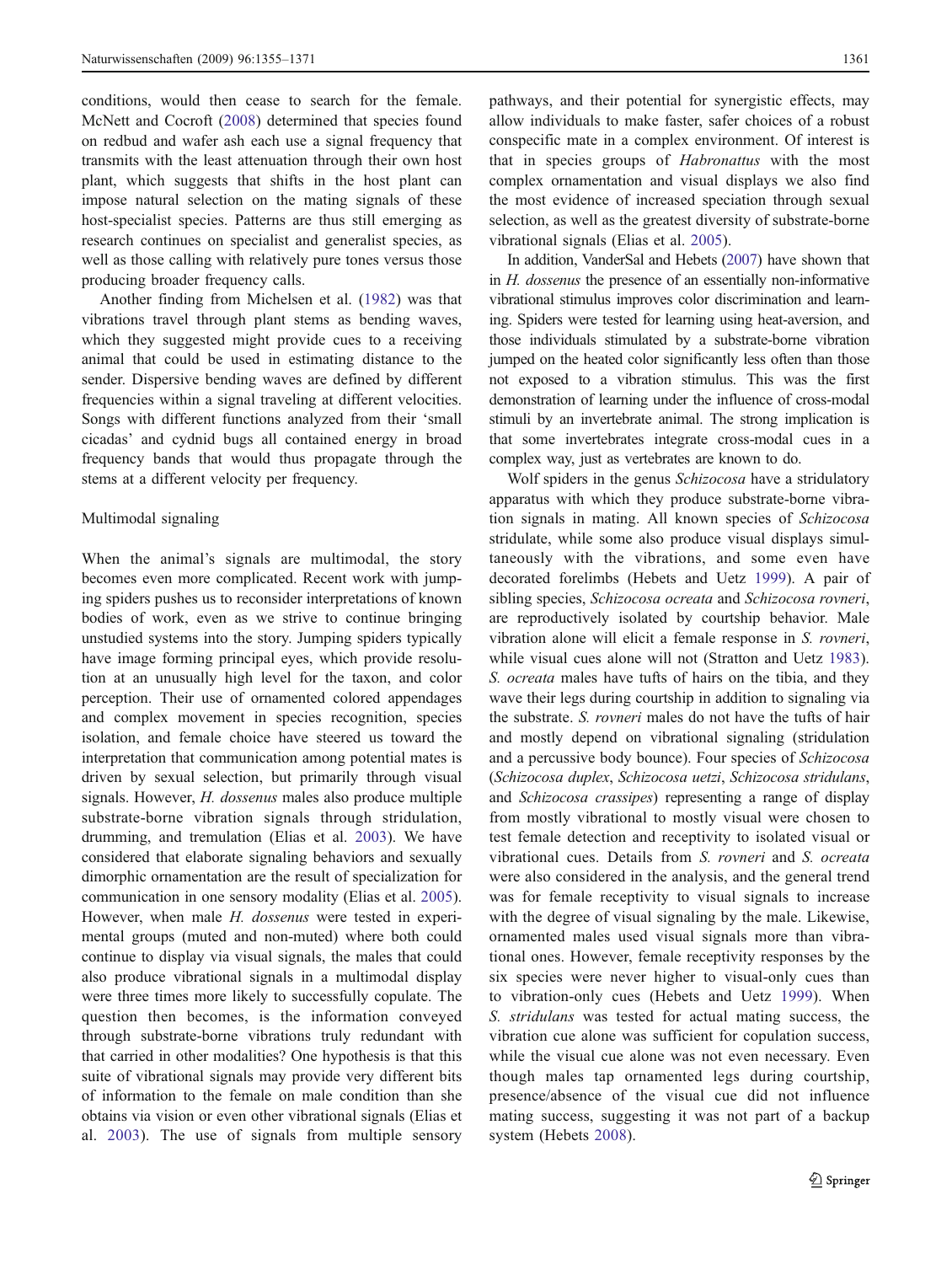Use of multimodal cues to allow flexibility of response based on context is surely much more important than we often recognize. Thus, even in groups where the mechanisms of stimulus and response have been well-documented, other possibilities, including use of the vibrational channel, might be considered as a context-related option. For example, soil-dwelling nematodes that are lethal parasites of insects have long been known to locate their hosts while in the non-feeding infective larval stage by using chemical cues. Torr et al. ([2004\)](#page-16-0) questioned the efficacy of communication via chemical cues for host finding at any distance in soils with high organic content, which should absorb the chemical stimulus. When they tested larvae of three nematode species with chemical and vibrational stimuli in both sand and peat, they found that members of all three species moved toward the vibrational, but not the chemical, stimulus in peat, while two of the species were attracted to the chemical stimulus in sand. One of the species failed to move toward the chemical stimulus in either sand or peat (Torr et al. [2004\)](#page-16-0). Thus, just as with the visual displays of wolf spiders, empirical tests revealed that the obvious chemical cues were less important information sources for the nematode larvae than the previously untested ones carried as vibrations.

# Context

Some of the earliest observations of potential signaling via substrate-borne vibration did not invoke the possibility of vibrational communication nor did they even test to confirm that the observed audible events served as a sufficient stimulus to evoke a response in the species. Pearman ([1928](#page-16-0)) reported that female booklice in the Psocoptera produce a faintly audible sound with tapping that was thought to be a sexual advertisement. We now understand that the tapping would also send out vibrations through the substrate, but whether or not the booklouse responded to the airborne or substrate-borne component as an essential stimulus was not investigated at the time. Emerson and Simpson ([1929\)](#page-14-0) reported that head drumming by soldier termites after a disturbance produced an airborne signal described as audible if amplified; however, experimental evidence indicated that termites are not very sensitive to airborne sounds but are highly sensitive to substrate-borne vibrations.

The deathwatch beetle Xestobium rufovillosum was given its common name for the 'tick, tick' sound produced as males drum their foreheads on the substrate (Birch and Keenlyside [1991](#page-13-0)), but we now know that the airborne vibration is an artifact of the behavior and does not elicit a drumming response in return from a female. The substrateborne vibrations produced by the drumming male serve as

the actual signal and are sufficient to elicit a response from the female, while the airborne vibrations alone are not. Males search for drumming females but require repeated reciprocal signaling, possibly because their small body dimensions make it difficult for them to extract directional cues from the arrival time differences in the substrate-borne vibrations (Goulson et al. [1994](#page-14-0)).

The Gogala group knew by 1974 that bugs in the Cydnidae produce both audible airborne and silent substrate-borne vibrations but that the substrate-borne vibrations are the component that carries the communication signals. They also recognized variations in frequency of these substrate-borne signals at a time when frequency had not been considered to transmit information in the way that temporal pattern or amplitude of the signal was thought to do (Gogala et al. [1974](#page-14-0)). Once this door was opened, evidence on a number of songs in contexts of courtship, disturbance, and aggression was rapidly accumulated from species in the Cydnidae (Gogala [1985\)](#page-14-0).

One of the most extensive early works on substrateborne signaling was Ossiannilsson's ([1949\)](#page-16-0) treatise on the 'silent' mating songs produced by tymbal buckling in the 'little cicadas' of the Hemiptera. Ossiannilsson was a musician, and at a time that predated easy access to recording devices, he placed tiny leafhoppers on blades of grass in a test tube and then used musical notation to describe the amplified songs he could hear by holding his ear to the opening of the tube. He asserted toward the end of his manuscript his suspicion that the animals were sending and receiving signals through the substrate, but he suggested that whether or not one called this 'hearing' was merely a matter of taste. One statement rings prophetic across the space of 60 years:

This discussion has been made more complicated by many workers having felt obliged to separate a perception of air-born vibration by a specific auditory sense from a perception of the vibrations by the tactile sense. This presentation of the problem will, in my opinion, very easily turn into a battle of words (Ossiannilsson [1949,](#page-16-0) p. 136).

Thus, humans have observed and documented instances of animals using information from substrate-borne vibrations in a variety of contexts since the earliest years of the twentieth century. Perhaps the best-documented cases are found in studies of predator–prey, mating, and family group interactions.

## Predator–prey interactions

Predators may depend on substrate-borne vibrations to detect and capture prey. The Namib Desert golden mole Eremitalpa granti namibensis is a blind mammal that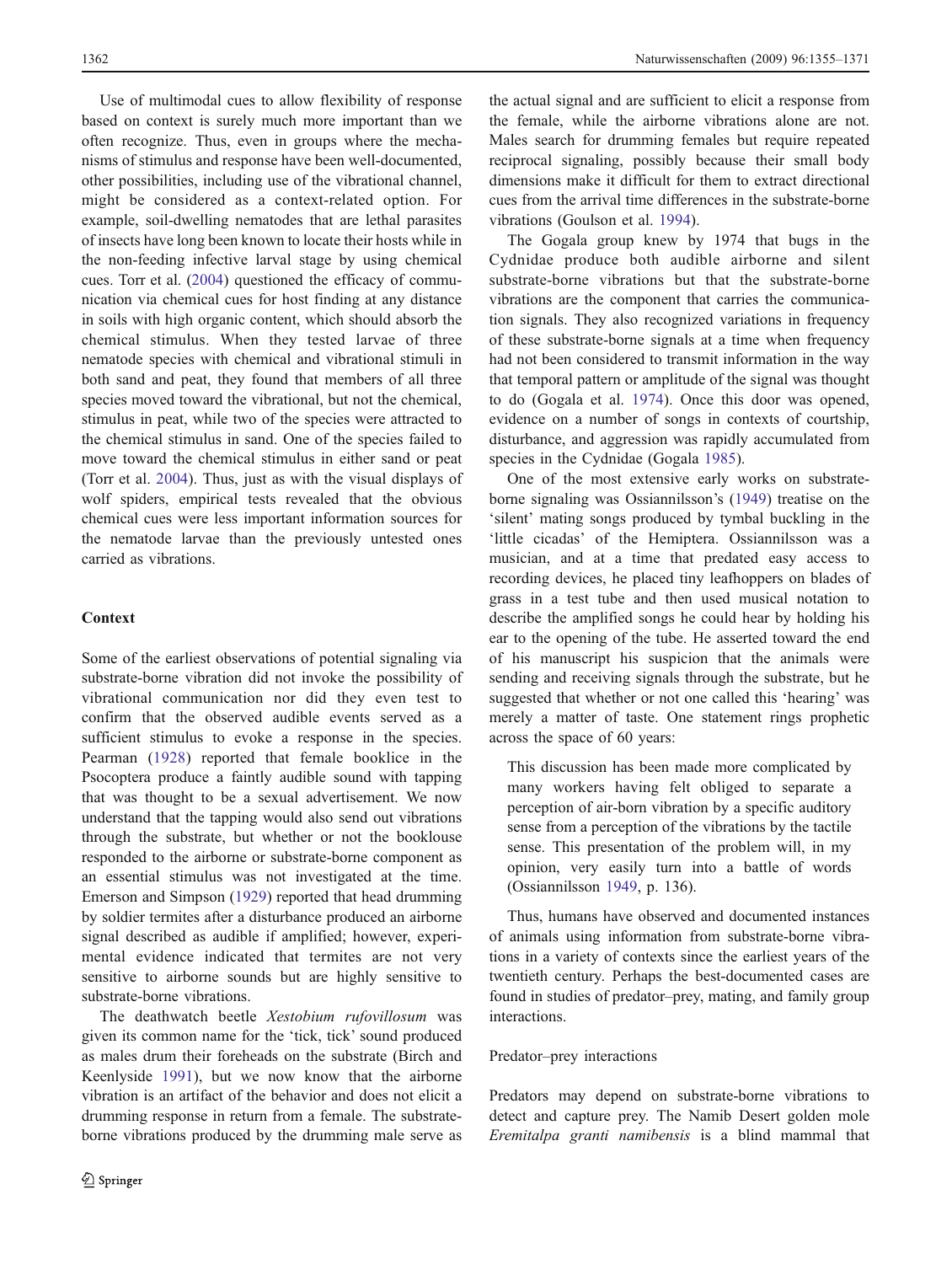actively forages on insects at night by dipping its head and shoulders into the sand in a sequence with 'sand swimming' as it navigates in search of prey (Narins et al. [1997](#page-15-0)). The evelids of E. g. *namibensis* fuse early in development, and the ear lacks a pinna. The reduced ear opening is hidden under fur. Individuals do, however, have enlarged middle ear bones, or ossicles, that appear to act as inertial sensing masses that could detect substrate-borne vibrations. The organization of the middle ear and the behavior of dipping the head into the sand would allow these golden moles to locate prey from information carried by Rayleigh waves created by any motion of the prey (Mason and Narins [2002;](#page-15-0) Mason [2003\)](#page-15-0). Experimental evidence supports the hypothesis that substrate-borne vibrations produced as wind blows through grassy hummocks influence these predators as they forage on termites associated with the grassy mounds, which are spaced at distances of 20–25 m. The exact mechanism of extracting directional information from the vibrations has not been confirmed (Narins et al. [1997;](#page-15-0) Lewis et al. [2006\)](#page-15-0).

Snakes have long been thought to use cues primarily from odor or body heat or their vision to locate and capture prey. Young and Morain [\(2002](#page-16-0)) provided experimental evidence that substrate-borne vibrations are not only an important source of information for some snakes in stalking prey but that temporarily blinded sand vipers (Cerastes cerastes) that have had their olfactory and vomeronasal organs denervated are still able to locate and capture living prey. They do better in localizing prey if they can use cues from both substrate-borne vibrations and vision, but our long-held belief that chemosensory input provides the primary cues used in foraging, especially for vipers, is no longer supported (Young and Morain [2002\)](#page-16-0).

Stance is known to be important in the ability to accurately orient toward prey in some species of spiders and scorpions (Hill [2008](#page-15-0)). The sand scorpion Paruroctonus mesaensis is able to integrate information from vibrations to locate prey when it assumes a characteristic stance in which all eight legs are arranged in a circle with each tarsus positioned perpendicular to the substrate (Brownell and van Hemmen [2001](#page-14-0)). This scorpion uses vibration cues to determine distance and direction, and it does a better job of resolving these fine spatial variables than do predatory insects that use cues from vibrations in the air or water surface (Brownell and Farley [1979b](#page-14-0), [c](#page-14-0)).

Larvae of the antlion Myrmeleon formicarius can detect a common prey species Formica rufa from as far away as 6 cm simply by detecting substrate-borne vibrations produced by the ants (Kirchner [1997\)](#page-15-0), and detection distance correlates well with the mass of the prey (Devetak [1985\)](#page-14-0). The larval antlion's environment is quite different, however, from the sand scorpion's. Antlion larvae at the end of a funnel-shaped pit constructed in sand are able to orient to the direction of prey sliding down the slope to their position. They attempt to grasp prey with their mandibles, and they throw sand with their heads at prey that manage to scramble up the slope toward the funnel entrance. Fertin and Casas ([2007\)](#page-14-0), using a mechanical shaker to simulate vibrational cues generated by prey, learned that the larvae are not capable of gauging distance to prey, even though they are clearly able to extract directional information from substrate-borne vibrations created as the prey struggle. Fertin and Casas [\(2007](#page-14-0)) did not determine which substrate-borne waveforms were actually used by the antlion larvae from those generated by the shaker, but the thorax of the larva is the area of the body most sensitive to vibrational cues (Devetak [1985\)](#page-14-0). The particle motion (perpendicular to the direction of propagation) of Rayleigh waves would make those a strong candidate to stimulate a thorax in contact with the soil. Perhaps vision, which was of no use in evaluating the shaker-generated cues, provides a supplementary sensory pathway to determine distance when the real prey is present.

Prey species are also capable of using vibrational cues to avoid, or even challenge, predators. Males and females of the banner-tailed kangaroo rat Dipodomys spectabilis will drum their feet toward a snake after an initial interaction with the snake, in a manner distinct from social signals (Randall and Matocq [1997](#page-16-0)). Snakes not motivated by hunger will modify their behavior in response to this footdrumming to avoid the kangaroo rat and will reduce stalking following an increased rate of drumming. The congeneric Dipodomys deserti drums and even kicks sand at snakes, while Dipodomys ingens' drumming will drive away a kit fox (Randall [2001](#page-16-0)).

Young of the red-eyed tree frog Agalychnis callidryas develop in a gelatinous clump on leaves that overhang pools of water from the Yucatan of Mexico to Panama. Undisturbed clutches hatch gradually between 5 and 10 days after being laid, and embryos (tadpoles) drop into the water below the leaf from which the clutch is suspended. However, if an arboreal predator, such as a snake or wasp, attacks the clutch, the young exhibit a predator-induced rapid hatching response that does not occur with wind, rain, or earthquakes (Warkentin [1995](#page-16-0)). Clutches attacked by snakes hatch up to 30% earlier than undisturbed clutches, and most embryos escape (Warkentin [2005](#page-16-0)). If a wasp attacks the clutch, only the individual being grasped and its nearest neighbors hatch rapidly, while more distant young are not affected (Warkentin [2000\)](#page-16-0). Embryos in the egg clutch are subject to attacks by arboreal predators, but aquatic predators also prey on new hatchlings in the pool. Thus, an ability to assess vibrational cues from the predator (propagating through the substrate of the leaf and/or the gel of the clutch), and to balance risk of being eaten by a snake (before hatching) with the risk of being eaten after falling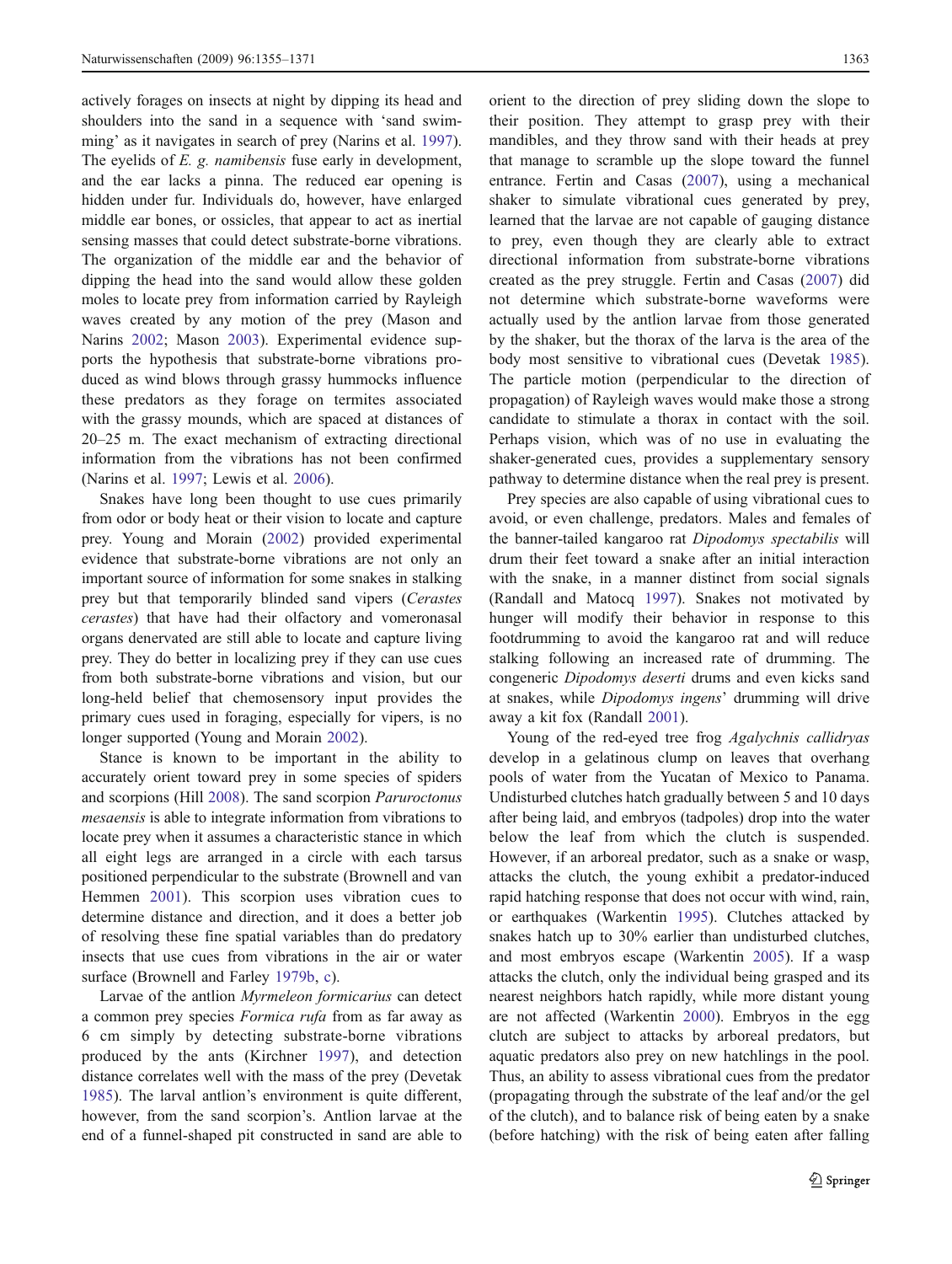into the pool in a more vulnerable early stage, would provide a distinct advantage to an embryo. Red-eyed tree frog embryos have a surprisingly complex vibration-based strategy that uses multiple vibration properties to assess risk (Warkentin et al. [2006;](#page-16-0) Caldwell et al. [2009\)](#page-14-0).

Larvae of the spotted tentiform leaf miner Phyllonorycter malella also assess risk by using vibrational cues as they live and feed inside apple leaf tissue. These larvae serve as the host of the parasitoid Sympiesis sericeicornis, a wasp that lands on the surface of the apple leaf, pierces it with its ovipositor, and attempts to lay an egg on the leaf miner larva it has detected from vibrational cues created as the larva feeds inside (Meyhöfer et al. [1994\)](#page-15-0). Larvae tend to cease any motion when a vibration characteristic of the wasp's probing behavior is detected (Djemai et al. [2001](#page-14-0)). Vibrations created by wind and rain events are similar to those associated with takeoff and landing of the wasp, and larvae do respond to non-parasitoid-related vibrations, suggesting that response to a non-threat is less costly than failing to respond to a real threat (Casas et al. [1998\)](#page-14-0).

Caterpillars of the common angle moth Semiothisa aemulataria also appear able to assess predation risk from cues carried in substrate-borne vibrations. Individuals can distinguish among vibrations created by bird predators, invertebrate predators, invertebrate herbivores (non-predators), and abiotic factors. Caterpillars feeding on a leaf respond to vibrations from invertebrate predators by suspending themselves from the leaf on a silk thread that varies in length with predator species. The caterpillars never suspended themselves by a thread when bird predators were the source of the vibration (Castellanos and Barbosa [2006](#page-14-0)).

Prey species are thus able to respond with evasive actions appropriate to the risk of predation. Depending on the size discrepancy between predator and prey, and agility of the prey species, they may also aggressively confront the predator. Predators use vibrations created by prey to locate a meal, even if they ineffectively mask their own presence. Prey may then use the vibrations created by the predator to avoid becoming the meal.

## Mating

Communication in the context of mating involves signaling between individuals of a potential mating pair, but it also frequently involves an aspect of intraspecific competition from either males or females that intercept the signal. Lewis and Narins ([1985\)](#page-15-0) gave us one of the earliest reports of vertebrate signaling via substrate-borne vibrations as they described a bimodal system in the sexual advertisement of the white-lipped frog Leptodactylus albilabris in Puerto Rico. Males on the ground sing airborne advertisement songs that target receptive females, but instead of supporting themselves on their front limbs as other frogs often do, they partially bury themselves in soft soil. As they inflate their vocal sacs to produce the airborne call, the gular pouch impacts the soil as a 'thump' that sets up Rayleigh waves that propagate 3–6 m through the substrate. Advertising males space themselves at distances of 1–2 m, thus, the nearest neighbor males are able to receive and respond to substrate-borne vibrations created by other males. A simulated substrate-borne stimulus is sufficient (in the absence of the airborne component) to elicit sounds associated with male–male interactions (Lewis et al. [2001\)](#page-15-0). Males thus use the simultaneously produced airborne and substrate-borne signals to solicit females with the airborne component and to space themselves in an aggregation of displaying males with the substrate-borne component.

The prairie mole cricket Gryllotalpa major employs a similar bimodal communication strategy. Individual males aggregate in mating choruses, each constructing an 'acoustic' chamber in the grassland soil from which he signals by wing–wing stridulation. Males produce loud (mean= 96.1 dB sound pressure level, with 0 dB re 20 μPa: see Hill [1998\)](#page-15-0) airborne calling songs that target flying females (Fig. 2). With the same stridulating movement that creates this airborne component, males generate substrate-borne vibrations that are carried as Rayleigh waves (Fig. [3\)](#page-10-0). The substrate-borne vibrations provide a sufficient stimulus to elicit responses from competitors at distances of 3 m or more in a variety of ways characteristic of male–male competition, while males fail to respond to the airborne component alone (Hill and Shadley [1997,](#page-15-0) [2001\)](#page-15-0).

The vast majority of our documented evidence of vibrational signaling during mating comes from the study of arthropods, including fiddler and ghost crabs, members of several orders of insects, and spiders that live and signal on the soil surface or on leaves and stems of plants. Signals



Fig. 2 Relative sound pressure amplitude versus time of the airborne component of the calling song of Gryllotalpa major Saussure recorded 1 m from the burrow opening. Reprinted with kind permission of the Society of Integrative and Comparative Biology and the authors from Hill and Shadley [\(2001](#page-15-0), p. 1202)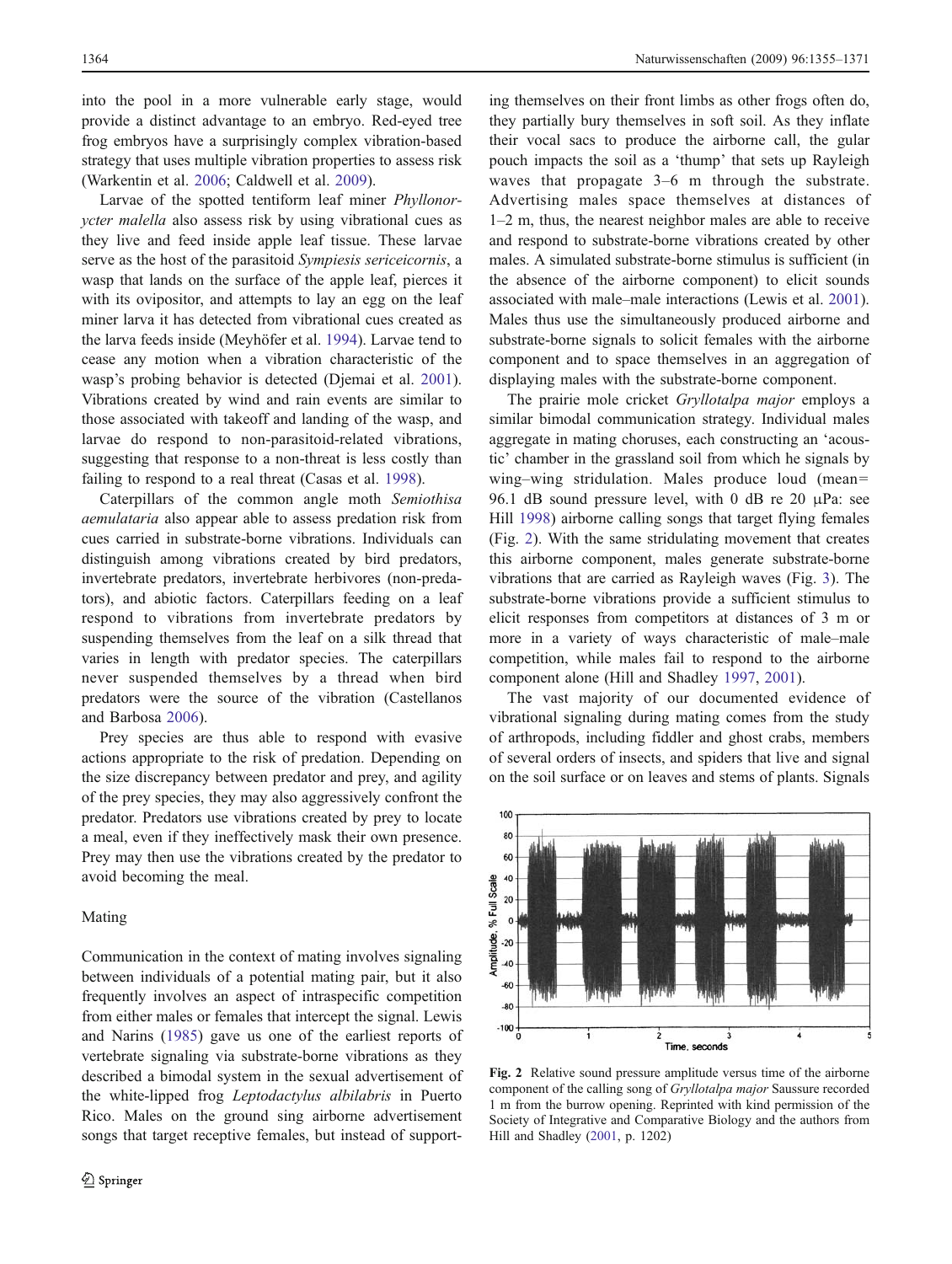<span id="page-10-0"></span>

Fig. 3 Substrate-borne component of the male calling song of Gryllotalpa major Saussure recorded with a geophone 1 m from the burrow opening and expressed as relative velocity amplitude versus time. Reprinted with kind permission of the Society of Integrative and Comparative Biology and the authors from Hill and Shadley [\(2001](#page-15-0), p. 1204)

used in long-range advertisement, as well as shorter-range mate location and courtship, are produced in various taxa by drumming, stridulation, tremulation, or tymbal buckling. Some taxa produce vibrational signals using more than one of these mechanisms, and vibrational signals can be a component of multimodal mating displays that include vision or pheromones. Male–male competition (rivalry) or aggressive signals are known, and the mating pairs of some species signal in complex duets (see Hill [2008](#page-15-0)). Female choice based on a component of the male's vibrational signal has been documented in the meadow katydid Conocephalus nigro-pleurum (DeLuca and Morris [1998\)](#page-14-0). The treehopper Ennya chrysura produces as many as eight distinct substrate-borne vibrations signals: five male, two female, one used by both sexes (Miranda [2006](#page-15-0)). Hoch and Wessel ([2006\)](#page-15-0) described mating signals used by a highly specialized group of planthoppers: cave-dwelling species that live and signal on roots of surface plants that hang down within lava tubes in Hawaii, Australia, and the Canary Islands. The calling songs are mostly simple, with little variation in tempo or amplitude, and very little variation between male and female calls. Once a potential mate is recognized, individuals display no coyness. Since the most closely related surface dwelling species are not well studied, it is premature to speculate on whether these cave-dwelling species exhibit a reduction in call complexity that parallels reductions in body pigment, eyes, and wings in these taxa, where vibrations sent through the root tissue may be the only component of the mate location and recognition systems.

## Communication within a group

Animals great and small live in groups with varying degrees of social complexity, and just as group members

communicate via airborne sounds, visual cues, pheromones, and direct touch, we also find communication among group members via substrate-borne vibrations. In the case of social insects, we already know a great deal about how information is transferred within many groups. For example, Markl ([1967\)](#page-15-0) described four decades ago the alarm signal of a leaf-cutter ant Atta sexdens when a worker was buried in a cave-in. Individuals recruit help from nestmates by stridulation, and since their bodies are surrounded by the substrate, vibrations are transferred to the soil to be picked up by relatives that hurry to free the buried ant. Members of this species also produce vibrations via stridulation that serve as a warning when attacked or disturbed. Even though the stridulation also produces an airborne component, it is the substrate-borne vibration that signals nestmates (Masters et al. [1983\)](#page-15-0). Likewise, the damp-wood termite Zootermopsis angusticollis produces an alarm signal that attracts nestmates for help, but in the presence of pathogenic fungal spores, the vibrations produced serve to repel nestmates. Exposed individuals remain in place and begin to signal, while nestmates that receive the vibrational cue flee the area (Rosengaus et al. [1999\)](#page-16-0). Other social insects such as bees and wasps, as well as other termites and ants, use vibrational signals to communicate a variety of conditions or simply to motivate nestmates to increase their level of activity and work harder (Hill [2008\)](#page-15-0).

Footdrumming is well studied in kangaroo rats of the genus Dipodomys. Production of substrate-borne signal patterns can be simple or complex but generally communicate an individual's position to its neighbors as a mechanism to avoid conflicts over territory. D. spectabilis produces individually distinct drumming signatures, while others in the genus exhibit species-specific patterns but no currently recognized individual variation in signaling (Randall [1997](#page-16-0)).

Humans have long been fascinated by the herding behaviors of large mammals, such as the shared protection of young and complex social relationships, especially in very long-lived species such as elephants. Further, large herbivores of the African savannah actually produce species-specific vibrations in the substrate as they move about, because they each exhibit a species-specific gait (O'Connell-Rodwell et al. [2001](#page-15-0); Wood et al. [2005\)](#page-16-0). It makes intuitive sense that predators may be able to use information contained in these substrate-borne vibrations, but we are beginning to generate empirical evidence that members of the species communicate via this channel, as well. For example, elephants live in family groups that fragment into smaller ones, often separated by great distances, and re-form at a later time. We know that they are able to detect distant thunder and to move toward it to find water after a rain. Elephants create Rayleigh waves as they move and vocalize (O'Connell et al. [1997;](#page-15-0) Gűnther et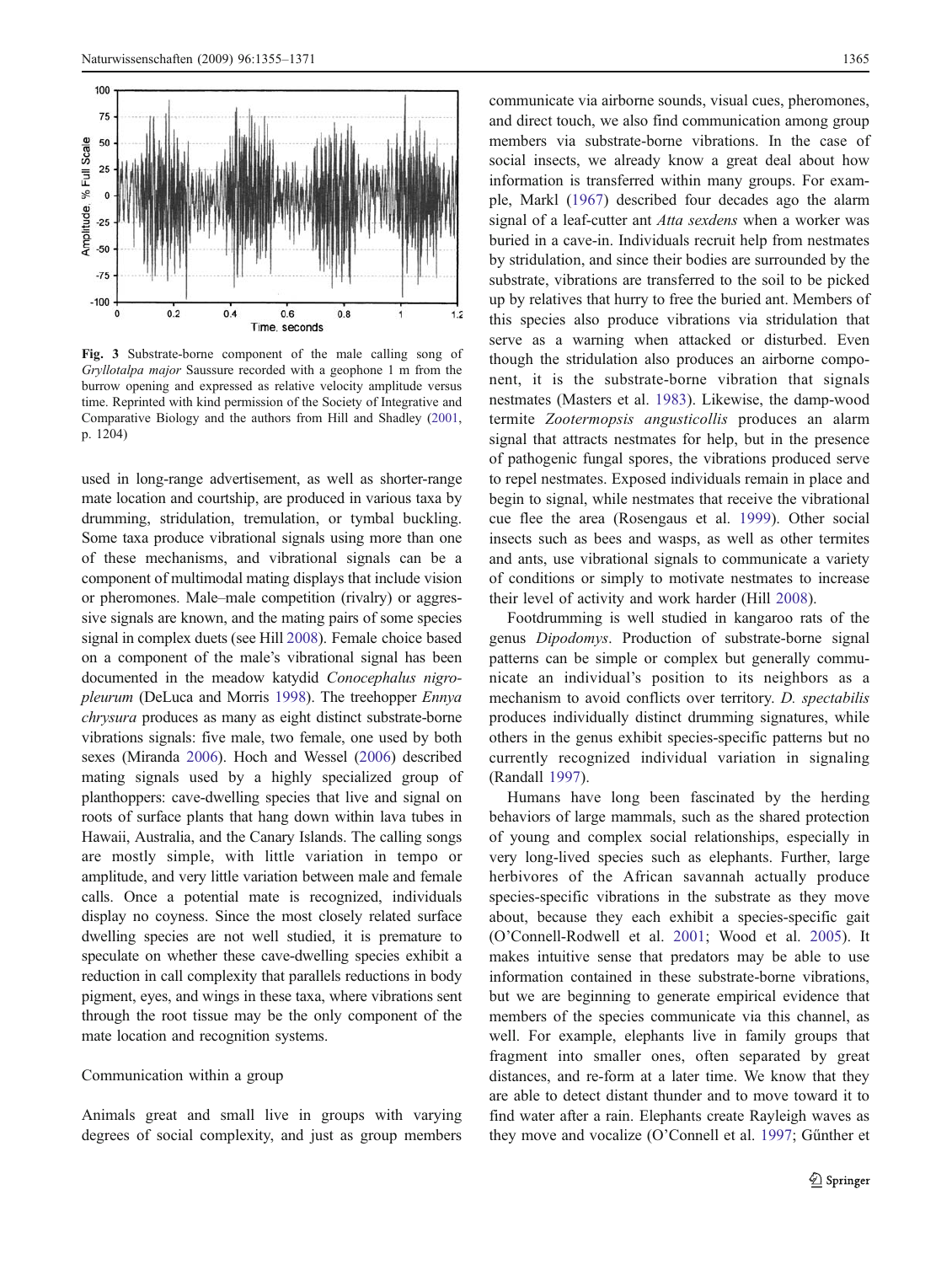al. [2004\)](#page-14-0) and geophones in the soil can measure these waves at 120 m from the source (Arnason et al. [1998](#page-13-0)). African elephants stimulated by substrate-borne vibrations for which the airborne component had been masked became more vigilant in their behavior, herding together and orienting themselves perpendicular to the direction of the stimulus (O'Connell-Rodwell et al. [2006](#page-15-0)). When wild herds were played familiar and unfamiliar alarm calls via the substrate, they also exhibited more vigilance and decreased spacing with familiar alarms, but they did not respond to the unfamiliar alarms or controlled stimuli (O'Connell-Rodwell et al. [2007\)](#page-15-0).

If we switch scales from elephants to a tiny treehopper, U. crassicornis, we find a 'silent' species where maternal care and sibling interactions employ substrate-borne vibration signals. As many as 80 nymphs are found in an aggregation on a plant stem, attended by their mother. The female can successfully defend her clutch of young from 77% of predatory attacks by fanning her wings and kicking at the predator. A major predictor of offspring risk is when the mother is absent from the group, but they are also at greater risk when located further from her or toward the edge of the sibling group (Cocroft [2002\)](#page-14-0). Young participate in a group signal to which the mother responds, even though she and they tend to ignore individual sibling signals (Cocroft [1996,](#page-14-0) [1999a\)](#page-14-0). The female signals to the young at a low level throughout the day, and they continue to signal her even after a wasp has been successfully repelled. Although an understanding of the full context of this family group signaling continues to be revealed, the role of the signal is clearly more than just an alerting mechanism to inform the mother of a predator attack (Cocroft [1999b\)](#page-14-0).

# Conclusions and future directions

Many scientists have worked for decades to reveal the fascinating details described here from their studies across animal taxa, sometimes almost in isolation. Earlier work has been primarily accomplished as side projects to some other, sponsored research. In many instances, we only know one or two details of an observed behavior that might indicate vibrational communication, or we have a description of a morphological feature or sensory structure that is similar to one in members of a related taxon that signals via the vibration channel (Hill [2008](#page-15-0)). We continue to add to our list of species of interest as investigations reveal the role of substrate-borne vibration in their lives (i.e., Sandberg and Stewart [2006;](#page-16-0) Virant-Doberlet and Žežlina [2007](#page-16-0)), or we add to our understanding of the signals produced once use of the signal has been confirmed (Kroder et al. [2007](#page-15-0); Quirici and Costa [2007](#page-16-0)). In other cases, more extensive empirical testing has given us sufficient knowledge of a

communication system to actually use information coded in substrate-borne vibrations much as researchers use cues from any other communication system. Polajnar and Čokl [\(2008](#page-16-0)) have worked at this level to study disturbance of reproduction in a pest species of stinkbug and Elias et al. [\(2008](#page-14-0)) have used the body of knowledge on vibrational communication in jumping spiders to test game theoretical models of contests. More work is needed even on wellstudied taxa in order to fully reveal the roles of substrateborne vibration in animal communication.

A limited number of taxa have been studied extensively enough to examine how vibrational signals are used across a clade of related species. The decades-spanning body of work on the broad range of stonefly mating signals, framed in a phylogenetic context, from K. W. Stewart and colleagues (i.e. Szczytko and Stewart [1979;](#page-16-0) Sandberg and Stewart [2006;](#page-16-0) reviewed also in Hill [2008](#page-15-0)) provides a notable exception. Friedrich Barth and his colleagues have done the same with spiders, especially in the genus *Cupiennius* (i.e., Barth [1982;](#page-13-0) reviewed also in Hill [2008](#page-15-0)). DeVries ([1990](#page-14-0)) studied a predation-avoidance symbiosis between a species of butterfly caterpillar (Thisbe irenea) and local ants. The larvae secrete nutritive substances that feed ants, and create substrate-borne vibrations with specialized papillae to attract them, while the ants protect the larvae from predators. Larvae not associated with ants are not able to survive predator attacks. When DeVries looked for evidence of such an association in related species, he found the same sort of vibratory papillae on 13 other species of riodinid larvae, which also lived in association with ants and produced substrate-borne vibrations to attract them. Of 19 species in this group from the same region that did not live with ants, DeVries ([1990](#page-14-0)) found that none of them produced vibrations or secretions. Further work by additional research groups with taxa closely related to their own focal species might yield the same sort of rich data set for others.

A wealth of examples can be found in the behavioral ecology literature for taxa that exhibit behaviors suggestive of those in other groups that are known to produce substrateborne vibrations. Looking where we have not sought to find substrate-borne vibrations before may yield important examples of ecological systems where vibrational communication is a critical component. Recently, Barbero et al. ([2009](#page-13-0)) found another ant association where the larvae and pupae of a parasitic butterfly mimic the distinctive signals produced by the ant colony's queen. Unlike DeVries' mutualistic example, these larvae appear to be providing no benefits to the ants, which afford them a high status. Even though the authors did not suggest substrate-borne vibration as a potential mechanism used in the mimicry, they also did not test the acoustical pathway to eliminate vibrational signals from consideration. A similar situation exists with the wingless New Zealand tree weta in the genus Hemideina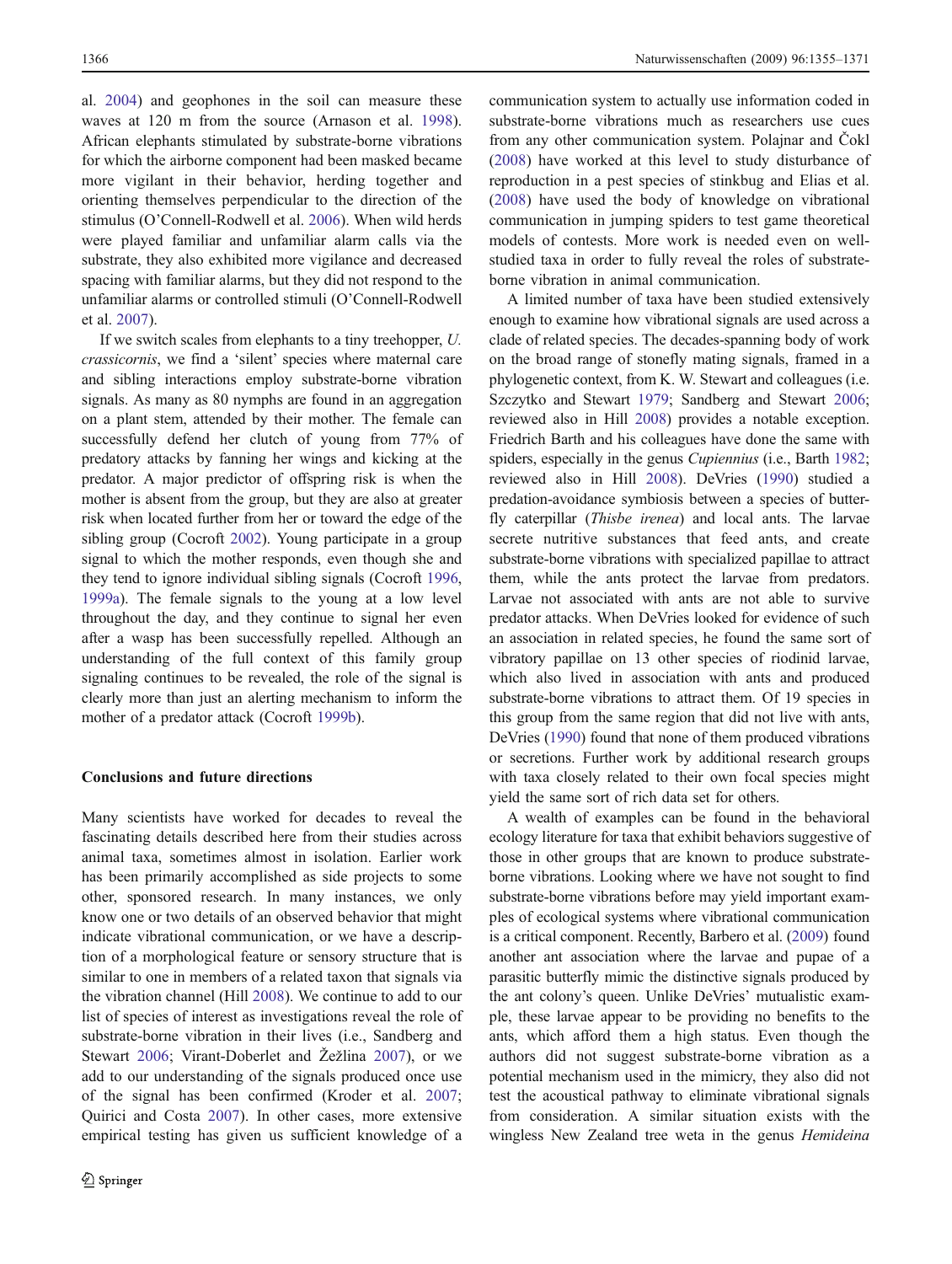(Field and Rind [1992](#page-14-0); Field [1993](#page-14-0); McVean and Field [1996\)](#page-15-0), which exhibit dorsoventral abdominal vibrations typical of tremulation in other taxa (Supplementary Fig. 4). Males may stridulate to produce defensive signals, but what are assumed to be social signals are produced by abdominal oscillations produced while all six legs are on the substrate. No vibrational component has been identified for the social signals, even

communication via the dorsoventral abdominal movements. The historical literature, as well as the results of experiments with related taxa, may provide us with interesting hypotheses to be tested. Darwin ([1911\)](#page-14-0) actually provided the background observations to motivate Mitra et al. [\(2009\)](#page-15-0) and Catania [\(2008\)](#page-14-0) to independently seek and find empirical evidence that confirmed for the first time that members of the Phylum Annelida respond to substrate-borne vibrations from a predator. Darwin noted as early as 1881 that

though McVean and Field [\(1996](#page-15-0)) proposed a hypothesis for

One emerging trend seen when placing vibrational communication into a phylogenetic perspective is that even closely related taxa may utilize a range of signals and signaling mechanisms in a number of different contexts. Morris and colleagues studying bush crickets (katydids) in the neotropics (Morris [1980;](#page-15-0) Morris et al. [1994\)](#page-15-0) found that species produced vibrational signals via tremulation, stridulation, and drumming in their communication systems (Table 2). The general pattern was for substrate-borne vibrations to be generated by males and to be made from

Table 2 Substrate-borne signaling in ensiferan Orthoptera

| Species                                | Signal mechanism               | Context                  | Males/females  |
|----------------------------------------|--------------------------------|--------------------------|----------------|
| Data extracted from Morris 1980        |                                |                          |                |
| Miogryllus sp.                         | Tremulation                    | Copulation               | Male           |
| Teleogryllus sp.                       | Tremulation                    | Copulation               | Male           |
| Gryllopsis sp.                         | Tremulation                    | Courtship                | $\overline{?}$ |
| Orocharis (two species)                | Drum (maxillary palps)         | Courtship                | Male           |
| Nemobius sp.                           | Tremulation                    | Courtship                | $\gamma$       |
| Oecanthus sp.                          | Tremulation                    | Courtship                | Male           |
| Conocephalus nigropleurum              | Tremulation                    | Courtship/aggression     | Male           |
| Orchelimum sp.                         | None                           |                          |                |
| Copiphora rhinoceros                   | Tremulation/stridulation       | Advertisement/courtship  | Male           |
| Neoconocephalus melanorhinus           | Tremulation/stridulation       | Advertisement            | Male           |
| Neoconocephalus retusus                | Tremulation/stridulation       | Advertisement/courtship  | Male           |
| Neoconocephalus triops                 | Tremulation/stridulation       | Advertisement            | Male           |
| Neoconocephalus caudellianus           | None                           |                          |                |
| Neoconocephalus exciliscanorus         | None                           |                          |                |
| Neoconocephalus robustus               | None                           |                          |                |
| Ephippiger sp.                         | Tremulation                    | Courtship                | <b>B</b> oth   |
| Meconema thalassinium                  | Drumming (hindleg on leaf)     | Advertisement            | Male           |
| Cocconotus insularis                   | Drumming (abdomen tip)         | Courtship                | <b>B</b> oth   |
| Data extracted from Morris et al. 1994 |                                |                          |                |
| Eschatoceras sp.                       | Tremulation                    | $\overline{\mathcal{L}}$ | $\overline{?}$ |
| Cestrophorus sp.                       | Tremulation                    | $\gamma$                 | $\gamma$       |
| Copiphora brevirostris                 | Tremulation/stridulation       | Advertisement            | Male           |
| Docidocercus gigliotosi                | Tremulation/stridulation       | Advertisement            | Male           |
| Schedocentrus differens                | Tremulation/drumming (abdomen) | Advertisement            | Male           |
| Myopophyllum speciosum                 | Short/long tremulation         | Distant/close courtship  | <b>B</b> oth   |
| Haenschiella sp.                       | Tremulation                    | Advertisement            | Male           |
| Choeroparnops gigliotosi               | Tremulation/drumming (abdomen) | Advertisement            | Male           |
| Balboa tibialis                        | Tremulation/drumming           | Advertisement            | Male           |
| Acanthodis curvidens                   | Tremulation/drumming           | Advertisement            | Male           |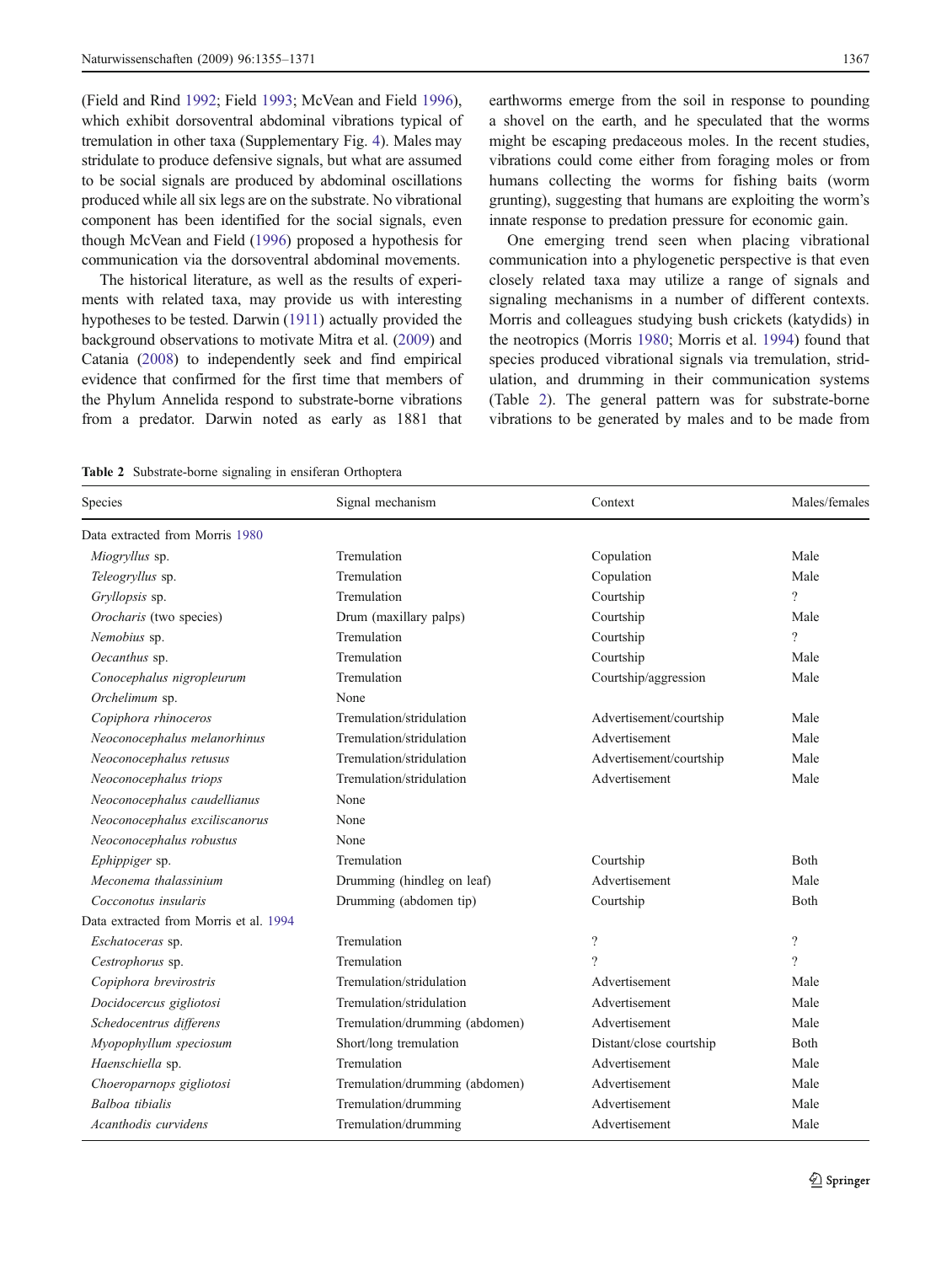<span id="page-13-0"></span>and carried through plants. However, even within a single genus (Neoconocephalus), three species were found to signal with both tremulation and stridulation, while three species produced no observed vibrational signals. Current work with many animal groups continues to explore the potential use of vibrational pathways by taxa closely related to a species known to communicate this way. Fertile ground is found when researchers shift research foci to include studies from behavior to phylogenetics to neurophysiology to evolution.

New young scientists are now being funded by government agencies specifically to do research in vibrational communication; whereas, individuals labored early on just to obtain empirical support that such communication actually existed. Newer technology allows for more detailed analysis than was available in the 1980s, and the possibilities for other scenarios are expanding. For example, McNett et al. [\(2006](#page-15-0)) used two perpendicularly positioned transducers to characterize a plant stem in twodimensions. This allows examination of the signaling environment of a six- to eight-legged animal perched on a plant, which can likely integrate sensory input from all its legs. Casas et al. ([2007](#page-14-0)), using two laser Doppler vibrometers and wavelet analysis, have shown that a rush stem can transmit both dispersive (those with different component frequencies traveling at different velocities) and non-dispersive bending waves. In larger diameter stems, they found that propagation speed is independent of the stem diameter, and propagation speed is independent of frequency when frequencies are higher. Animals could thus produce non-dispersive bending waves by either signaling at higher frequencies or signaling on larger stems. In fact, Casas et al. suggest that the larger the stem, the harder it is to distinguish bending waves from surface waves such as Rayleigh waves that are known to be the primary waveform carrying vibrational signals from animals that signal on soil.

Work continues in a number of laboratories around the world to further illuminate the complex interactions among animals that signal via substrate-borne vibrations and the substrates upon which they signal. Perhaps an appropriate closing for this review would be to challenge others on several fronts: (1) to expand our number of known species that signal via substrate-borne vibrations by revisiting anomalies in the species we best know; (2) to be alert for historical examples we encounter in the literature (e.g., Darwin) of behavior that might indicate vibrational communication is being employed; (3) to examine related taxa when vibrational communication is confirmed in a species, especially in groups where phylogenetic relationships are known; (4) to search for additional communication contexts in which vibrational communication might be used once it has been confirmed in a species (i.e., predation, mating, and parental care); (5) to seek out alliances with colleagues in

other disciplines with specific skills sets (i.e., engineering, technology, and historical perspective of a taxon) required to ask and answer vibration related questions; and (6) to allow ourselves to be skeptical, curious, and deliberate as we think about this heretofore 'silent' and 'hidden' world of animal communication.

Acknowledgements I would like to thank my research colleague, John R. Shadley, for making it possible for me to pursue this interest in vibrational communication and my many colleagues in the field for doing such beautiful work with their own focal species. I thank Naturwissenschaften Managing Editor Tatiana Czeschlik for her encouragement and interest in my work. I also thank Karen Warkentin and four anonymous referees for comments made in review that helped to improve and strengthen this paper. Lastly, I thank my newest colleague, Daniel R. Howard, for his thoughtful comments and for being my second set of eyes. Dan also provided photographs for the online version.

## References

- Aicher B, Tautz J (1990) Vibrational communication in the fiddler crab. Uca pugilator. I. Signal transmission through the substratum. J Comp Physiol A 166:345–353
- Arnason BT, O'Connell CE, Hart LA (1998) Long range seismic characteristics of Asian elephant (Elephus maximus) vocalizations and locomotion. J Acoust Soc Am 104:1810
- Barbero F, Thomas JA, Bonelli S, Balletto E, Schönrogge K (2009) Queen ants make distinctive sounds that are mimicked by a butterfly social parasite. Science 323:782–785. doi[:10.1126/](http://dx.doi.org/10.1126/science.1163583) [science.1163583](http://dx.doi.org/10.1126/science.1163583)
- Barnett KE, Cocroft RB, Fleishman LJ (1999) Possible communication by substrate vibration in a chameleon. Copeia 1999:225–228
- Barth FG (1982) Spiders and vibratory signals: sensory reception and behavioral significance. In: Witt PN, Rovner JS (eds) Spider communication. Princeton University Press, Princeton, NJ, pp 67–122
- Barth FG, Bleckmann H, Bohnenberger J, Seyfarth E-A (1988) Spiders of the genus Cupiennius Simon 1891 (Araneae, Ctenidae): II. On the vibratory environment of a wandering spider. Oecologia 77:194–201
- Bell PD (1980) Transmission of vibrations along plant stems: implications for insect communication. J N Y Entomol Soc 88:210–216
- Birch MC, Keenlyside JJ (1991) Tapping behavior is a rhythmic communication in the death-watch beetle, Xestobium rufovillosum (Coleoptera: Anobiidae). J Insect Behav 4:257–263
- Blanco RE, Rinderknecht A (2008) Estimation of hearing capabilities of Pleistocene ground sloths (Mammalia, Xenarthra) from middle-ear anatomy. J Vert Paleontol 28:274–276. doi[:10.1671/](dx.doi.org/10.1671/0272-4634(2008)28[274:EOHCOP]2.0.CO;2) [0272-4634\(2008\)28\[274:EOHCOP\]2.0.CO;2](dx.doi.org/10.1671/0272-4634(2008)28[274:EOHCOP]2.0.CO;2)
- Bouley DM, Alarcón CN, Hildebrandt T, O'Connell-Rodwell CE (2007) The distribution, density and three-dimensional histomorphology of Pacinian corpuscles in the foot of the Asian elephant (Elephas maximus) and their potential role in seismic communication. J Anat 211:428–435
- Brownell PH (1977) Compressional and surface waves in sand used by desert scorpions to locate prey. Science 197:479–482
- Brownell PH (1984) Prey detection by the sand scorpion. Sci Am 251:86–97
- Brownell P, Farley RD (1979a) Detection of vibrations in sand by tarsal sense organs of the nocturnal scorpion, Paruroctonus mesaensis. J Comp Physiol A 131:23–30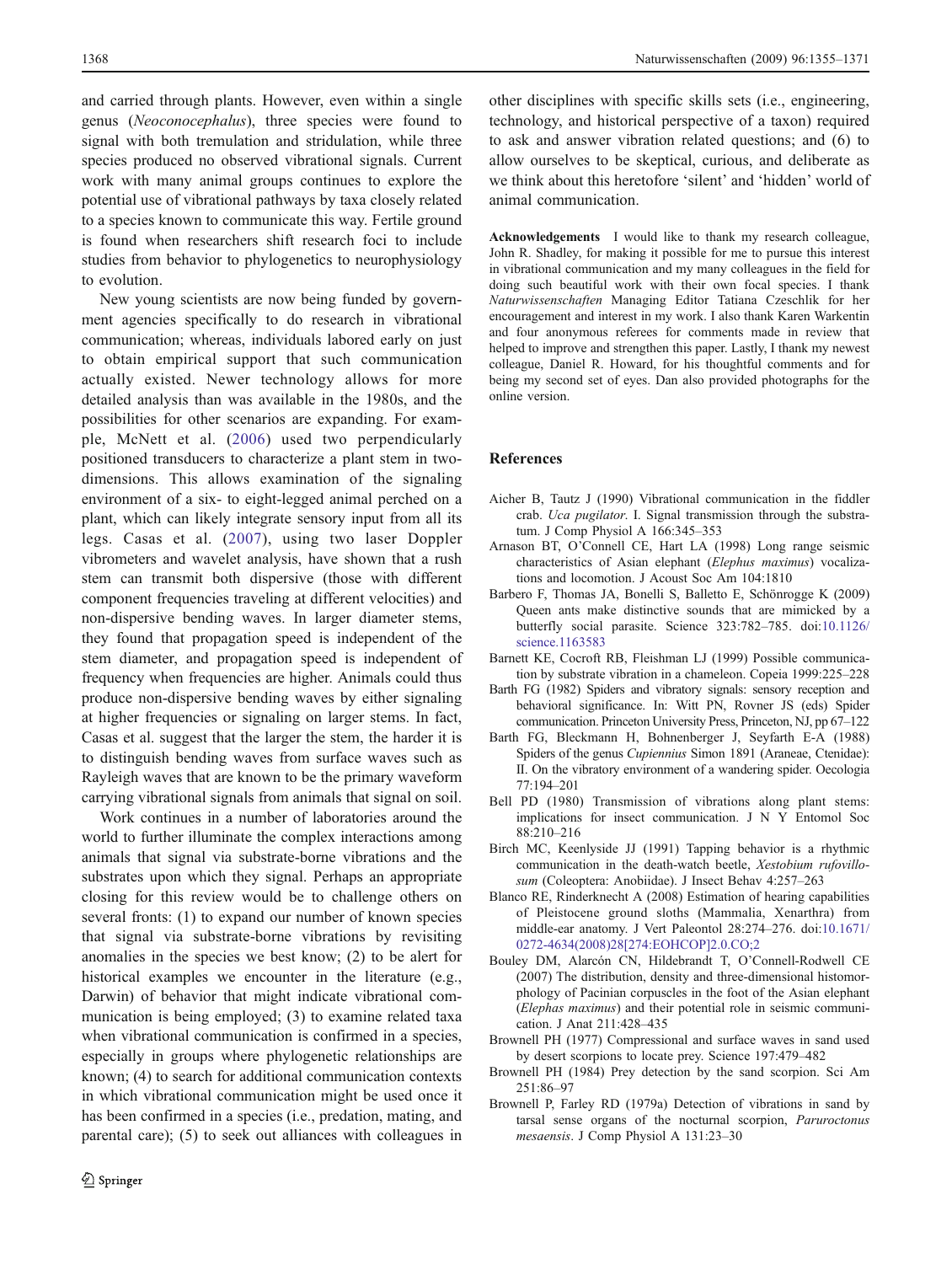- <span id="page-14-0"></span>Brownell P, Farley RD (1979b) Orientation to vibrations in sand by the nocturnal scorpion Paruroctonus mesaensis: mechanism of target localization. J Comp Physiol A 131:31–38
- Brownell P, Farley RD (1979c) Prey-localizing behaviour of the nocturnal desert scorpion, Paruroctonus mesaensis: orientation to substrate vibrations. Anim Behav 27:185–193
- Brownell PH, van Hemmen JL (2001) Vibration sensitivity and a computational theory for prey-localizing behavior in sand scorpions. Am Zool 41:1229–1240
- Caldwell MS, McDaniel JG, Warkentin KM (2009) Frequency information in the vibration-cued escape hatching of red-eyed treefrogs. J Exp Biol 212:566–575. doi:[10.1242/jeb.026518](http://dx.doi.org/10.1242/jeb.026518)
- Calne DB, Pallis CA (1966) Vibratory sense: a critical review. Brain 89:723–746
- Casas J, Bacher S, Tautz J, Meyhöfer R, Pierre D (1998) Leaf vibrations and air movements in a leafminer-parasitoid system. Biol Control 11:147–153
- Casas J, Magal C, Sueur J (2007) Dispersive and non-dispersive waves through plants: implications for arthropod vibratory communication. Proc R Soc B 274:1087–1092. doi:[10.1098/rspb.2006.0306](http://dx.doi.org/10.1098/rspb.2006.0306)
- Castellanos I, Barbosa P (2006) Evaluation of predation risk by a caterpillar using substrate-borne vibrations. Anim Behav 72:461– 469. doi:[10.1016/j.anbehav.2006.02.005](http://dx.doi.org/10.1016/j.anbehav.2006.02.005)
- Catania KC (2008) Worm grunting, fiddling, and charming—humans unknowingly mimic a predator to harvest bait. PLoS ONE 3(10): e3472. doi:[10.1371/journal.pone.0003472](http://dx.doi.org/10.1371/journal.pone.0003472)
- Claridge MF (1985) Acoustic signals in the Homoptera: behavior, taxonomy, and evolution. Annu Rev Entomol 30:297–317
- Cocroft RB (1996) Insect vibrational defence signals. Nature 382:679–680
- Cocroft RB (1999a) Offspring-parent communication in a subsocial treehopper (Hemiptera: Membracidae: Umbonia crassicornis). Behaviour 136:1–21
- Cocroft RB (1999b) Parent-offspring communication in response to predators in a subsocial treehopper (Hemiptera: Membracidae: Umbonia crassicornis). Ethology 105:553–568
- Cocroft RB (2002) Antipredator defense as a limited resource: unequal predation risk in broods of an insect with maternal care. Behav Ecol 13:125–133
- Cocroft RB, Rodríguez RL (2005) The behavioral ecology of insect vibrational communication. Bioscience 55:323–334. doi[:10.1641/0006-3568\(2005\)055\[0323:TBEOIV\]2.0.CO;2](dx.doi.org/10.1641/0006-3568(2005)055[0323:TBEOIV]2.0.CO;2)
- Cocroft RB, Shugart HJ, Konrad KT, Tibbs K (2006) Variation in plant substrates and its consequences for insect vibrational communication. Ethology 112:779–789. doi[:10.1111/j.1439-](http://dx.doi.org/10.1111/j.1439-0310.2006.01226.x) [0310.2006.01226.x](http://dx.doi.org/10.1111/j.1439-0310.2006.01226.x)
- Čokl A, Prešern J, Virant-Doberlet M, Bagwell GJ, Millar JG (2004) Vibratory signals of the harlequin bug and their transmission through plants. Physiol Entomol 29:372–380
- Čokl A, Zorović M, Millar JG (2007) Vibrational communication along plants by the stink bugs Nezara viridula and Murgantia histrionica. Behav Process 75:40–54. doi[:10.1016/j.beproc.2007.01.003](http://dx.doi.org/10.1016/j.beproc.2007.01.003)
- Darwin C (1911) The formation of vegetable mould through the action of worms: with observations on their habits. Appleton, London
- DeLuca PA, Morris GK (1998) Courtship communication in meadow katydids: female preference for large male vibrations. Behaviour 135:777–794
- Devetak D (1985) Detection of substrate vibrations in the antlion larva, Myrmeleon formicarius (Neuroptera: Myrmeleonidae). Biol Vestn 33:11–22
- Devetak D, Pabst MA, Delakorda SL (2004) Leg chordotonal organs and campaniform sensilla in Chrysoperla Steinmann 1964 (Neuroptera): structure and function. Denisia 13:163–171
- DeVries PJ (1990) Enhancement of symbioses between butterfly caterpillars and ants by vibrational communication. Science 248:1104–1106
- Djemai I, Casas J, Magal C (2001) Matching host reactions to parasitoid wasp vibrations. Proc R Soc Lond B Biol Sci 268:2403–2408
- Dorward PK, McIntyre AK (1971) Responses of vibration-sensitive receptors in the interosseous region of the duck's hind Limb. J Physiol (Lond) 219:77–87
- Elias DO, Mason AC, Maddison WP, Hoy RR (2003) Seismic signals in a courting male jumping spider (Araneae: Salticidae). J Exp Biol 206:4029–4039. doi[:10.1242/jeb.00634](http://dx.doi.org/10.1242/jeb.00634)
- Elias DO, Mason AC, Hoy RR (2004) The effect of substrate on the efficacy of seismic courtship signal transmission in the jumping spider Habronattus dossenus (Araneae: Salticidae). J Exp Biol 207:4105–4110. doi:[10.1242/jeb.01261](http://dx.doi.org/10.1242/jeb.01261)
- Elias DO, Hebets EA, Hoy RR, Mason AC (2005) Seismic signals are crucial for male mating success in a visual specialist jumping spider (Araneae: Salticidae). Anim Behav 69:931–938. doi[:10.1016/j.anbehav.2004.06.024](http://dx.doi.org/10.1016/j.anbehav.2004.06.024)
- Elias DO, Kasumovic MM, Punzalan D, Andrade MCB, Mason AC (2008) Assessment during aggressive contests between male jumping spiders. Anim Behav 76:901–910. doi[:10.1016/j.anbe](http://dx.doi.org/10.1016/j.anbehav.2008.01.032) [hav.2008.01.032](http://dx.doi.org/10.1016/j.anbehav.2008.01.032)
- Emerson AE, Simpson RC (1929) Apparatus for the detection of substratum communication among termites. Science 69:648–649
- Fertin A, Casas J (2007) Orientation towards prey in antlions: efficient use of wave propagation in sand. J Exp Biol 210:3337–3343. doi[:10.1242/jeb.004473](http://dx.doi.org/10.1242/jeb.004473)
- Field LH (1993) Observations on stridulatory, agonistic, and mating behaviour of Hemideina ricta (Stenopelmatidae: Orthoptera), the rare Banks Peninsula weta. N Z Entomol 16:68–74
- Field LH, Rind FC (1992) Stridulatory behaviour in a New Zealand weta, Hemideina crassidens. J Zool 228:371–394
- Foxe JJ, Wylie GR, Martinez A, Schroeder CE, Javitt DC, Guilfoyle D, Ritter W, Murray MM (2002) Auditory-somatosensory multisensory processing in auditory association cortex: an fMRI study. J Neurophysiol 88:540–543
- Gogala M (1985) Vibrational songs of land bugs and their production. In: Kalmring K, Elsner N (eds) Acoustic and vibrational communication in insects. Paul Parey, Berlin, pp 143–150
- Gogala M, Čokl A, Drašlar K, Blaževič A (1974) Substrate-borne sound communication in Cydnidae (Heteroptera). J Comp Physiol 94:25–31
- Goulson D, Birch MC, Wyatt TD (1994) Mate location in the deathwatch beetle, Xestobium rufovillosum De Geer (Anobiidae): orientation to substrate vibrations. Anim Behav 47:899–907
- Gregory JE, McIntyre AK, Proske U (1986) Vibration-evoked responses from lamellated corpuscles in the legs of kangaroos. Exp Brain Res 62:648–653
- Gűnther RH, O'Connell-Rodwell CE, Klemperer SL (2004) Seismic waves from elephant vocalizations: a possible communication mode? Geophys Res Lett 31:1–4. doi[:10.1029/2004GL019671](http://dx.doi.org/10.1029/2004GL019671)
- Hartline PH (1971) Physiological basis for detection of sound and vibration in snakes. J Exp Biol 54:349–371
- Hebets EA (2008) Seismic signal dominance in the multimodal courtship display of the wolf spider Schizocosa stridulans Stratton 1991. Behav Ecol 6:1250–1257. doi[:10.1093/beheco/arn080](http://dx.doi.org/10.1093/beheco/arn080)
- Hebets EA, Uetz GW (1999) Female responses to isolated signals from multimodal male courtship displays in the wolf spider genus Schizocosa (Araneae: Lycosidae). Anim Behav 57:865–872
- Hebets EA, Elias DO, Mason AC, Miller GL, Stratton GE (2008) Substrate-dependent signalling success in the wolf spider, Schizocosa retrorsa. Anim Behav 75:605–615. doi[:10.1016/j.](http://dx.doi.org/10.1016/j.anbehav.2007.06.021) [anbehav.2007.06.021](http://dx.doi.org/10.1016/j.anbehav.2007.06.021)
- Henry CS, Wells MLM (2004) Adaptation or random change? The evolutionary response of songs to substrate properties in lacewings (Neuroptera: Chrysopidae: Chrysoperla). Anim Behav 68:879–895. doi[:10.1016/j.anbehav.2003.10.032](http://dx.doi.org/10.1016/j.anbehav.2003.10.032)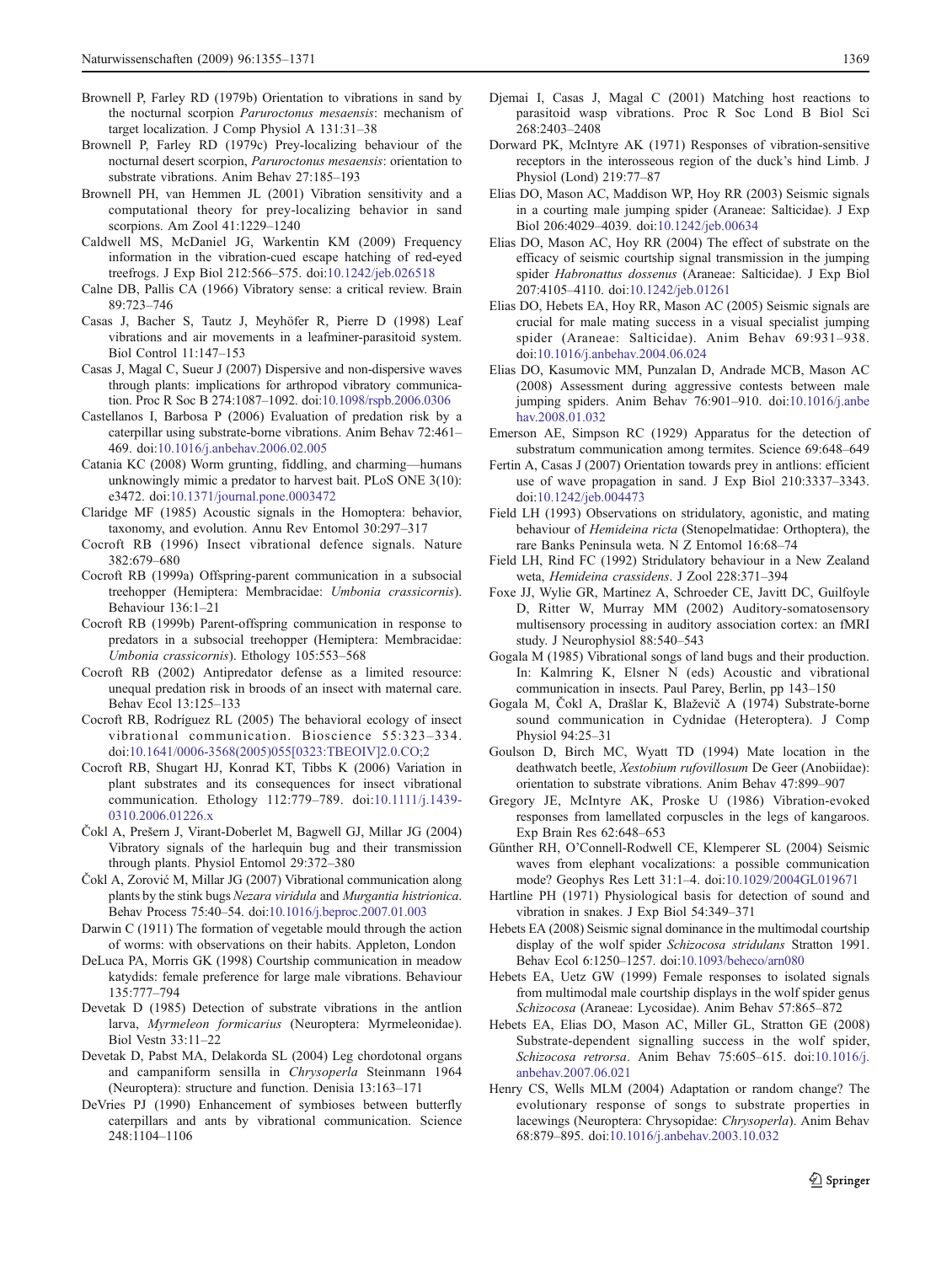- <span id="page-15-0"></span>Heth G, Frankenberg E, Raz A, Nevo E (1987) Vibrational communication in subterranean mole rats (Spalax ehrenbergi). Behav Ecol Sociobiol 21:31–33
- Hetherington TE (1988) Biomechanics of vibration reception in the bullfrog, Rana catesbeiana. J Comp Physiol A 163:43–52
- Hill PSM (1998) Environmental and social influences on calling effort in the prairie mole cricket (Gryllotalpa major). Behav Ecol 9:101–108
- Hill PSM (2008) Vibrational communication in animals. Harvard, Cambridge, London
- Hill PSM, Shadley JR (1997) Substrate vibration as a component of a calling song. Naturwissenschaften 84:460–463
- Hill PSM, Shadley JR (2001) Talking back: sending soil vibration signals to lekking prairie mole cricket males. Am Zool 41:1200– 1214
- Hoch H, Wessel A (2006) Communication by substrate-bone vibrations in cave planthoppers. In: Drosopoulos S, Claridge MF (eds) Insect sounds and communication: physiology, behaviour, ecology and evolution. Taylor & Francis, Boca Raton, FL, pp 187–197
- Hoch H, Deckert J, Wessel A (2006) Vibrational signalling in a Gondwanan relict insect (Hemiptera: Coleorrhyncha: Peloridiidae). Biol Lett 2:222–224. doi:[10.1098/rsbl.2006.0451](http://dx.doi.org/10.1098/rsbl.2006.0451)
- Hunt RE (1994) Vibrational signals associated with mating behavior in the treehopper, Enchenopa binotata Say (Hemiptera: Homoptera: Membracidae). J N Y Entomol Soc 102:266–270
- Hutchings M, Lewis B (1983) Insect sound and vibration receptors. In: Lewis B (ed) Bioacoustics: a comparative approach. Academic, London, pp 181–205
- Jaslow AP, Hetherington TE, Lombard RE (1988) Structure and function of the amphibian middle ear. In: Fritzsch B, Ryan MJ, Wilczynski W, Hetherington TE, Walkowiak W (eds) The evolution of the amphibian auditory system. Wiley, New York, pp 69–91
- Kalmring K (1985) Vibrational communication in insects (reception and integration of vibratory information). In: Kalmring K, Elsner N (eds) Acoustic and vibrational communication in insects. Paul Parey, Berlin, pp 127–134
- Kanmiya K (2006) Communication by vibratory signals in Diptera. In: Drosopoulos S, Claridge MF (eds) Insect sounds and communication: physiology, behaviour, ecology and evolution. Taylor & Francis, Boca Raton, FL, pp 381–396
- Kirchner WH (1997) Acoustical communication in social insects. In: Lehrer M (ed) Orientation and communication in arthropods. Birkhäuser Verlag, Basel, pp 273–300
- Kroder S, Samietz J, Schneider D, Dorn S (2007) Adjustment of vibratory signals to ambient temperature in a host-searching parasitoid. Physiol Entomol 32:105–112. doi:[10.1111/j.1365-](http://dx.doi.org/10.1111/j.1365-3032.2006.00551.x) [3032.2006.00551.x](http://dx.doi.org/10.1111/j.1365-3032.2006.00551.x)
- Levänen S, Jousmäki V, Hari R (1998) Vibration-induced auditory-cortex activation in a congenitally deaf adult. Curr Biol 8:869–872
- Lewis ER (1984) Inertial motion sensors. In: Bolis L, Keynes RD, Maddrell SHP (eds) Comparative physiology of sensory systems. Cambridge University Press, Cambridge, pp 587–610
- Lewis ER, Narins PM (1985) Do frogs communicate with seismic signals? Science 227:187–189
- Lewis ER, Narins PM, Cortopassi KA, Yamada WM, Poinar EH, Moore SW, Yu X-L (2001) Do male white-lipped frogs use seismic signals for intraspecific communication? Am Zool 41:1185–1199
- Lewis ER, Narins PM, Jarvis JUM, Bronner G, Mason MJ (2006) Preliminary evidence for the use of microseismic cues for navigation by the Namib golden mole. J Acoust Soc Am 119:1260–1268
- Lighton JRB (1987) Cost of tokking: the energetics of substrate communication in the tok-tok beetle, Psammodes striatus. J Comp Physiol B 157:11–20
- Markl H (1967) Die Verständigung durch Stridulationssignale bei Blattschneiderameisen. I. die biologische Bedeutung der Stridulation. Z Vgl Physiol 57:299–330
- Markl H (1983) Vibrational communication. In: Huber H, Markl H (eds) Neuroethology and behavioral physiology. Springer-Verlag, Berlin, pp 332–353
- Mason MJ (2001) Middle ear structures in fossorial mammals: a comparison with non-fossorial species. J Zool 255:467–486
- Mason MJ (2003) Bone conduction and seismic sensitivity in golden moles (Chrysochloridae). J Zool 260:405–413
- Mason MJ, Narins PM (2002) Seismic sensitivity in the desert golden mole (Eremitalpa granti): a review. J Comp Psychol 116:158– 163
- Masters WM, Tautz J, Fletcher NH, Markl H (1983) Body vibration and sound production in an insect (Atta sexdens) without specialized radiating structures. J Comp Physiol A 150:239–249
- McIntyre AK (1980) Biological seismography. Trends Neurosci 3:202–205
- McNett GD, Cocroft RB (2008) Host shifts favor vibrational signal divergence in Enchenopa binotata treehoppers. Behav Ecol 19:650–656. doi[:10.1093/beheco/arn017](http://dx.doi.org/10.1093/beheco/arn017)
- McNett GD, Miles RN, Homentcovschi D, Cocroft RB (2006) A method for two-dimensional characterization of animal vibrational signals transmitted along plant stems. J Comp Physiol A 192:1245–1251. doi[:10.1007/s00359-006-0153-2](http://dx.doi.org/10.1007/s00359-006-0153-2)
- McVean A, Field LH (1996) Communication by substratum vibration in the New Zealand tree weta, Hemideina femorata (Stenopelmatidae: Orthoptera). J Zool 239:101–122
- Meyhöfer R, Casas J, Dorn S (1994) Host location by a parasitoid using leafminer vibrations: characterizing the vibrational signals produced by the leafmining host. Physiol Entomol 19:349–359
- Michelsen A, Fink F, Gogala M, Traue D (1982) Plants as transmission channels for insect vibrational songs. Behav Ecol Sociobiol 11:269–281
- Miranda X (2006) Substrate-borne signal repertoire and courtship jamming by adults of Ennya chrysura (Hemiptera: Membracidae). Ann Entomol Soc Am 99:374–386. doi:[10.1603/0013-8746](dx.doi.org/10.1603/0013-8746(2006)099[0374:SSRACJ]2.0.CO;2) [\(2006\)099\[0374:SSRACJ\]2.0.CO;2](dx.doi.org/10.1603/0013-8746(2006)099[0374:SSRACJ]2.0.CO;2)
- Mitra O, Callaham MA Jr, Smith ML, Yack JE (2009) Grunting for worms: seismic vibrations cause Diplocardia earthworms to emerge from the soil. Biol Lett 5:16–19. doi:[10.1098/](http://dx.doi.org/10.1098/rsbl.2008.0456) [rsbl.2008.0456](http://dx.doi.org/10.1098/rsbl.2008.0456)
- Morris GK (1980) Calling display and mating behaviour of Copiphora rhinoceros Pictet (Orthoptera: Tettigoniidae). Anim Behav 28:42–51
- Morris GK, Mason AC, Wall P, Belwood JJ (1994) High ultrasonic and tremulation signals in neotropical katydids (Orthoptera: Tettigoniidae). J Zool 233:129–163
- Narins PM, Lewis ER, Jarvis JJUM, O'Riain J (1997) The use of seismic signals by fossorial Southern African mammals: a neuroethological gold mine. Brain Res Bull 44:641–646
- O'Connell CE, Arnason BT, Hart LA (1997) Seismic transmission of elephant vocalizations and movement. J Acoust Soc Am 102:3124
- O'Connell-Rodwell CE, Hart LA, Arnason BT (2001) Exploring the potential use of seismic waves as a communication channel by elephants and other large mammals. Am Zool 41:1157–1170
- O'Connell-Rodwell CE, Wood JD, Rodwell TC, Puria S, Partan SR, Keefe R, Shriver D, Arnason BT, Hart LA (2006) Wild elephant (Loxodonta africana) breeding herds respond to artificially transmitted seismic stimuli. Behav Ecol Sociobiol 59:842–850. doi[:10.1007/s00265-005-0136-2](http://dx.doi.org/10.1007/s00265-005-0136-2)
- O'Connell-Rodwell CE, Wood JD, Kinzley C, Rodwell TC, Poole JH, Puria S (2007) Wild African elephants (Loxodonta africana) discriminate between familiar and unfamiliar conspecific seismic alarm calls. J Acoust Soc Am 122:823–830